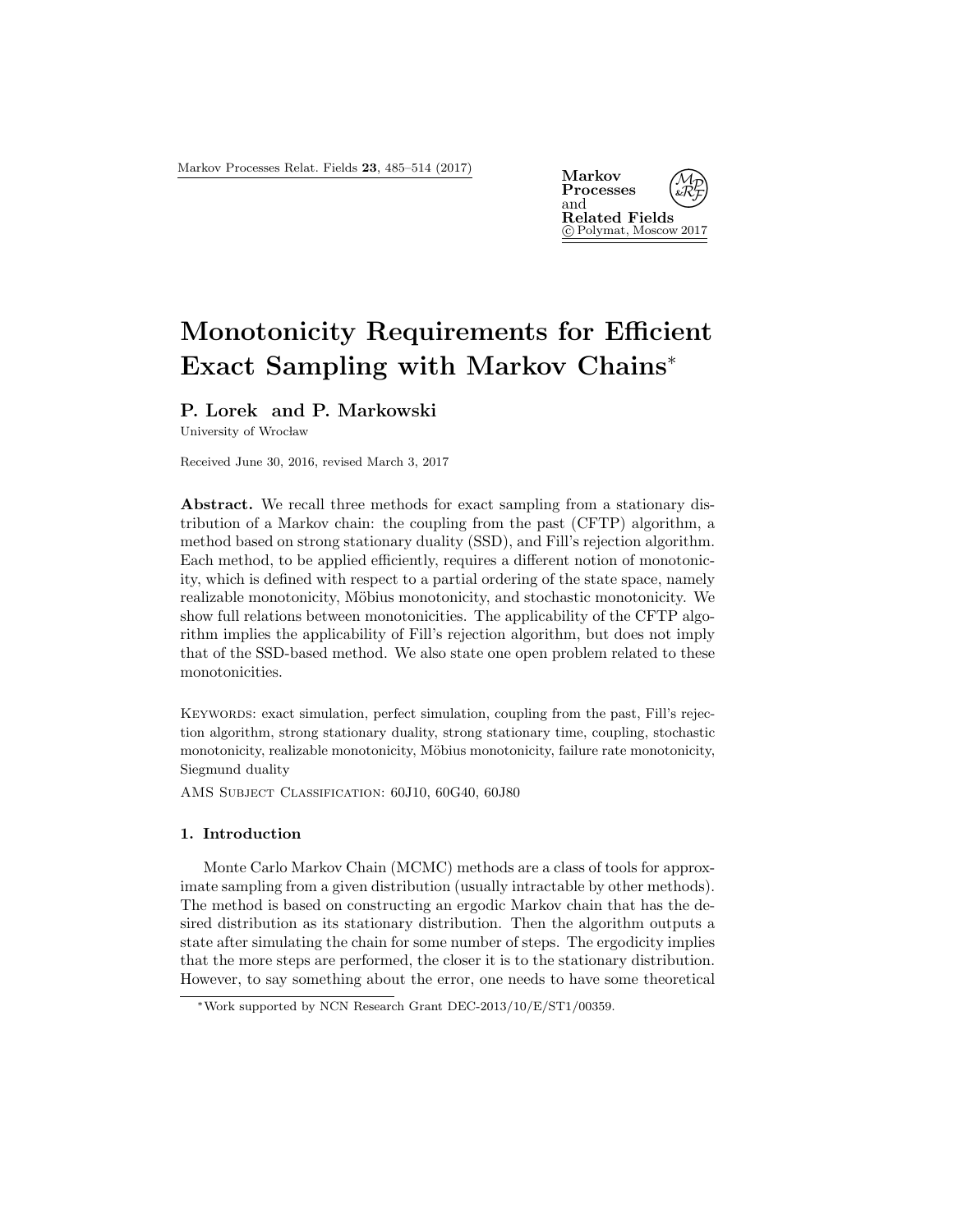bounds on the rate of convergence, e.g., the mixing time. In many practical problems this is an obstacle that is hard to overcome.

Exact (or perfect) simulation refers to the art of converting a Markov chain (usually obtained from MCMC methods) into an algorithm which returns an unbiased sample from its stationary distribution. In this paper we briefly present three such algorithms. Our main focus in this paper is on their monotonicity requirements for efficient application. Each of the algorithms requires then a different notion of monotonicity. The monotonicities will be defined with respect to a partial ordering (in the applications, a state space usually has some natural underlying partial ordering). The idea of all the algorithms is based on a coupling.

Coupling from the past (CFTP) is probably the most famous exact sampling algorithm, introduced in a ground breaking paper [27]. The ingenious idea of the algorithm is to realize the chain as a stochastic flow and evolve it from the past (rather than into the future). Doing so requires considering coupled realizations of chains started at all possible starting points. This is infeasible in most cases. However, if the chain is so-called realizable monotone, we need only to simulate two chains, thus making the algorithm very effective. Although many variations of the algorithm have been invented, often with slightly different requirement for monotonicity, see, e.g., [14, 15, 18, 19], we focus on this (widely used) monotonicity.

The second exact sampling algorithm is Strong Stationary Dual-based. The notion was introduced in [5] and exploited mainly for studying the rate of convergence. However, having such a dual chain (including a so-called link), we can couple two chains in such a way that when the dual chain hits a specific state, then the original chain has the stationary distribution. The point is that there is no general way to come up with such a dual chain. In [5], the authors give a recipe only for chains whose time reversals are stochastically monotone. This duality for total ordering has been exploited in many contexts, see, e.g., [6,9–11] (most of them deal only with birth and death chains). However, many interesting distributions are given on a state space possessing a natural non-linear ordering. The existence (and recipe) of such a dual for a partial ordering was given in [24]. We briefly present an exact sampling algorithm based on the coupling from [5] and the dual given in [24]. This dual exists (and thus we can use the algorithm) if and only if the time reversal is Möbius monotone. For examples of Möbius monotone chains, see  $[25]$ , for connections with Siegmund duality on partially ordered state spaces, see [21] and [22].

The last algorithm we will present is the so-called Fill's rejection algorithm [8]. The author presents the algorithm already assuming some monotonicity. We present here a more general version of the algorithm, together with a short proof of correctness. Similarly to the previous algorithms, it is hard to apply it to a general chain. However, the algorithm can be applied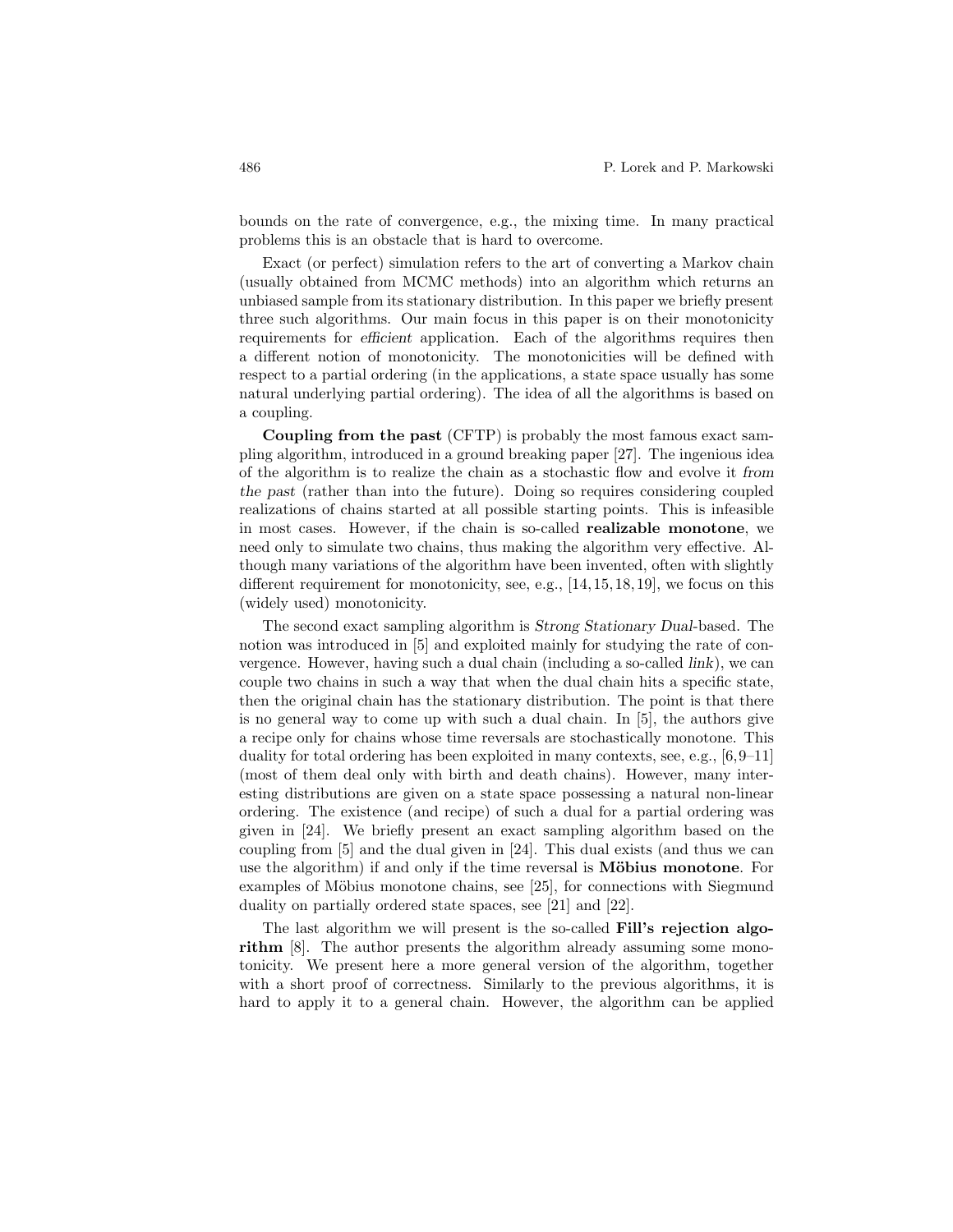assuming stochastic monotonicity (w.r.t. the partial ordering) of the time reversed chain. For more details and/or extensions of the algorithm, consult, e.g., [2, 7, 13].

The three exact sampling algorithms presented, require, as already mentioned, three different monotonicities for efficient application: realizable monotonicity, Möbius monotonicity, and stochastic monotonicity. The relation between the first and the last one is already known: for a general partial ordering, realizable monotonicity implies stochastic monotonicity, whereas they are equivalent for total or tree-orderings, see  $[12,26]$ . However, Möbius monotonicity has not been studied as extensively as the other two. Theorem 5.1 and Figure 1 show all the relationships between the orderings (including also weak monotonicities and distinguishing between Möbius- $\uparrow$  and Möbius- $\downarrow$  monotonicities). In particular, one interesting (from both points of view: theoretical and practical) implication is that the chain (and/or its time reversal) does not have to be stochastically monotone (and thus realizable monotone) but can be Möbius monotone. Thus we can still use one of the exact sampling algorithms. We also present several examples of orderings and chains showing all possible cases of being/not being monotone in a specific sense. However we are forced to leave one open problem (see open problem 1): we cannot prove or disprove that there exists a chain and ordering such that the chain is Möbius- $\uparrow$ , Möbius- $\dagger$ , stochastically monotone, but is not realizable monotone.

The organization of this paper is as follows: In Section 2 we present the aforementioned exact sampling algorithms in their full generality. In Section 3 we formally introduce the monotonicities. Section 4 contains applications of the monotonicities the three algorithms mentioned above (i.e., to their efficient applications). In Section 5 we present the relationship between the monotonicities, whereas the examples are postponed to the Appendix.

#### 2. Three general methods for exact sampling

Throughout the paper we consider an ergodic Markov chain  $\mathbf{X} = \{X_k\}_{k\geq 0}$ with the initial distribution  $\nu$ , finite state space  $\mathbb{E} = {\mathbf{e}_1, \dots, \mathbf{e}_M}$ , transition matrix  $\mathbf{P} = [\mathbf{P}(\mathbf{e}, \mathbf{e}')]_{\mathbf{e}, \mathbf{e}' \in \mathbb{E}}$ , and stationary distribution  $\pi$ . The distribution of the chain at step k, started with the initial distribution  $\nu$ , is denoted by  $\nu \mathbf{P}^k(\cdot)$ . For a measure  $f$  on  $E$  we write

$$
f(A) = \sum_{\mathbf{e} \in A} f(\mathbf{e}) \quad \text{for } A \subseteq \mathbb{E}.
$$

It is said that  $\overleftarrow{X}$  is the time reversed chain of the chain  $X$  if  $\overleftarrow{X}$  is defined on the same space as  $X$  and has t.m.

$$
\overleftarrow{\mathbf{P}}(\mathbf{e},\mathbf{e}') = \frac{\pi(\mathbf{e}')}{\pi(\mathbf{e})}\mathbf{P}(\mathbf{e}',\mathbf{e}).
$$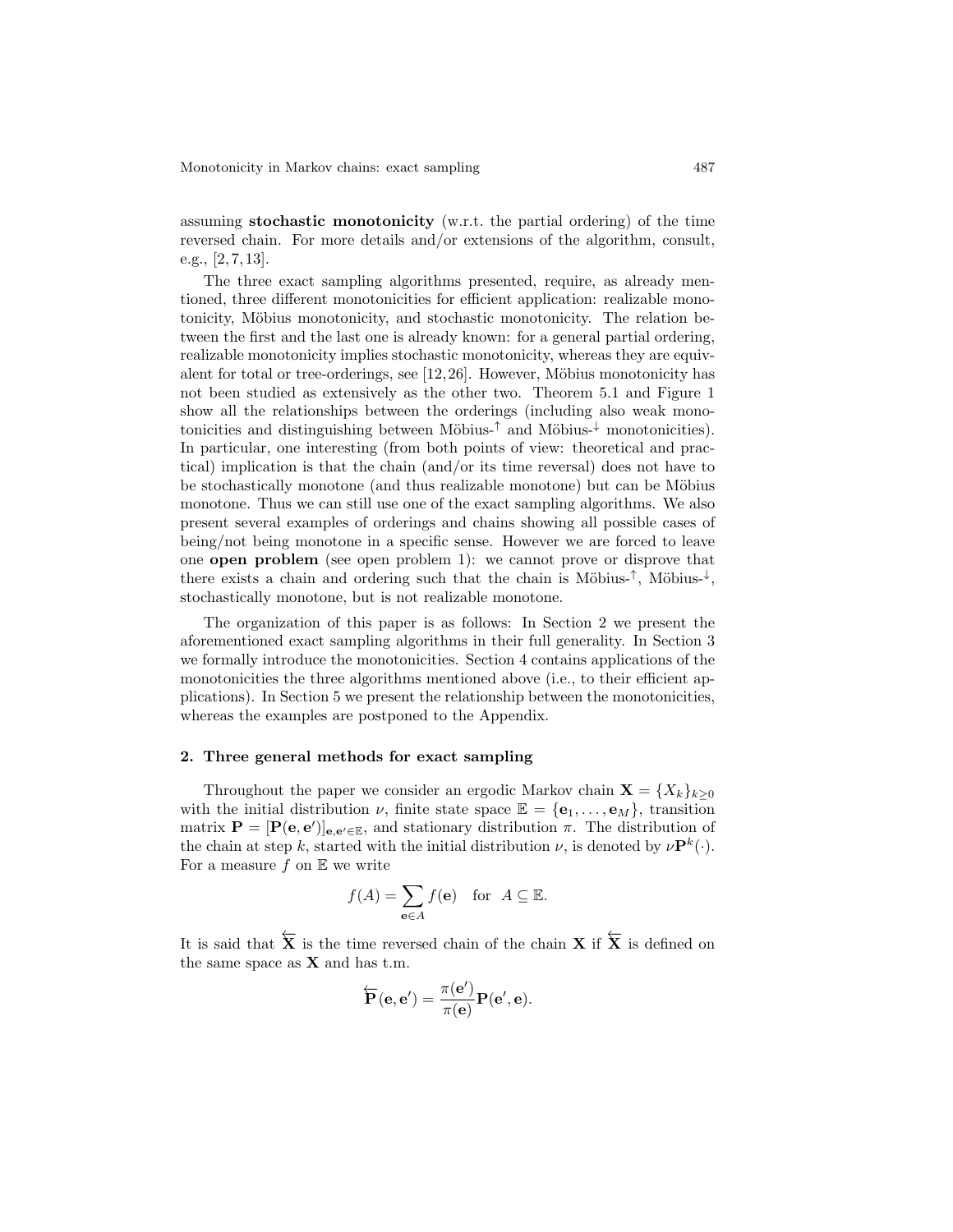One can simulate the Markov chain using an update rule:

**Definition 2.1.** A function  $\phi : \mathbb{E} \times [0,1] \to \mathbb{E}$  is an update rule for the chain X with the transition matrix P if:

- 1. for fixed **e**  $\in \mathbb{E}$  the function  $\phi(\mathbf{e}, u)$  is piecewise constant, and
- 2. for all  $\mathbf{e}, \mathbf{e}' \in \mathbb{E}$  we have  $\int_0^1 \mathbb{1}(\phi(\mathbf{e}, u) = \mathbf{e}') du = \mathbf{P}(\mathbf{e}, \mathbf{e}').$

Note that for the uniformly distributed random variable  $U \sim Unif[0,1]$  we have

$$
\mathbf{P}(\mathbf{e}, \mathbf{e}') = Pr(\phi(\mathbf{e}, U) = \mathbf{e}').
$$

Having such an update rule, one can recursively simulate the chain:

$$
X_0 \sim \nu, \quad X_{k+1} = \phi(X_k, U_{k+1}), \tag{2.1}
$$

where  $U_1, U_2, \ldots$  is an iid sequence of random variables uniformly distributed on [0, 1].

The usual Monte Carlo Markov Chain (MCMC) provides methods for approximate sampling from the desired distribution  $\pi$ , usually intractable by other methods (such as, e.g., inverting the distribution function). Roughly speaking, the methods include constructing an ergodic chain with  $\pi$  being its stationary distribution. Thus, simulating  $X_0, X_1, \ldots$  long enough, the distribution of  $X_k$  will be close to the stationary distribution (since ergodicity implies that  $\lim_{k\to\infty}\nu\mathbf{P}^k(\cdot) = \pi(\cdot)$ . Note that: *i*) usually it will never be exactly the stationary distribution;  $ii)$  to know how close it is to the stationarity the distribution of  $X_k$ , one needs to know the rate of convergence.

We briefly recall three methods for **exact sampling** (often called *perfect* sampling), i.e., obtaining an unbiased sample from  $\pi$ . All of them rely on the concept of coupling. A coupling of a pair of Markov chains with a common transition matrix **P** is a bivariate process  $\{(X_k, Y_k)\}_{k\geq 0}$  such that marginally  ${X_k}_{k>0}$  and  ${Y_k}_{k>0}$  are Markov chains with the transition matrix **P** (in particular, the processes may be, and usually are, dependent, and have different initial distributions).

# 2.1. Method 1: Coupling from the past

One of the most known algorithms for exact sampling is called coupling from the past (CFTP) (or the Propp –Wilson algorithm, cf. [27]). Given an increasing sequence  $N_1, N_2, \ldots$  of positive integers (usually  $N_r = 2^{r-1}$ ), the algorithm is as follows: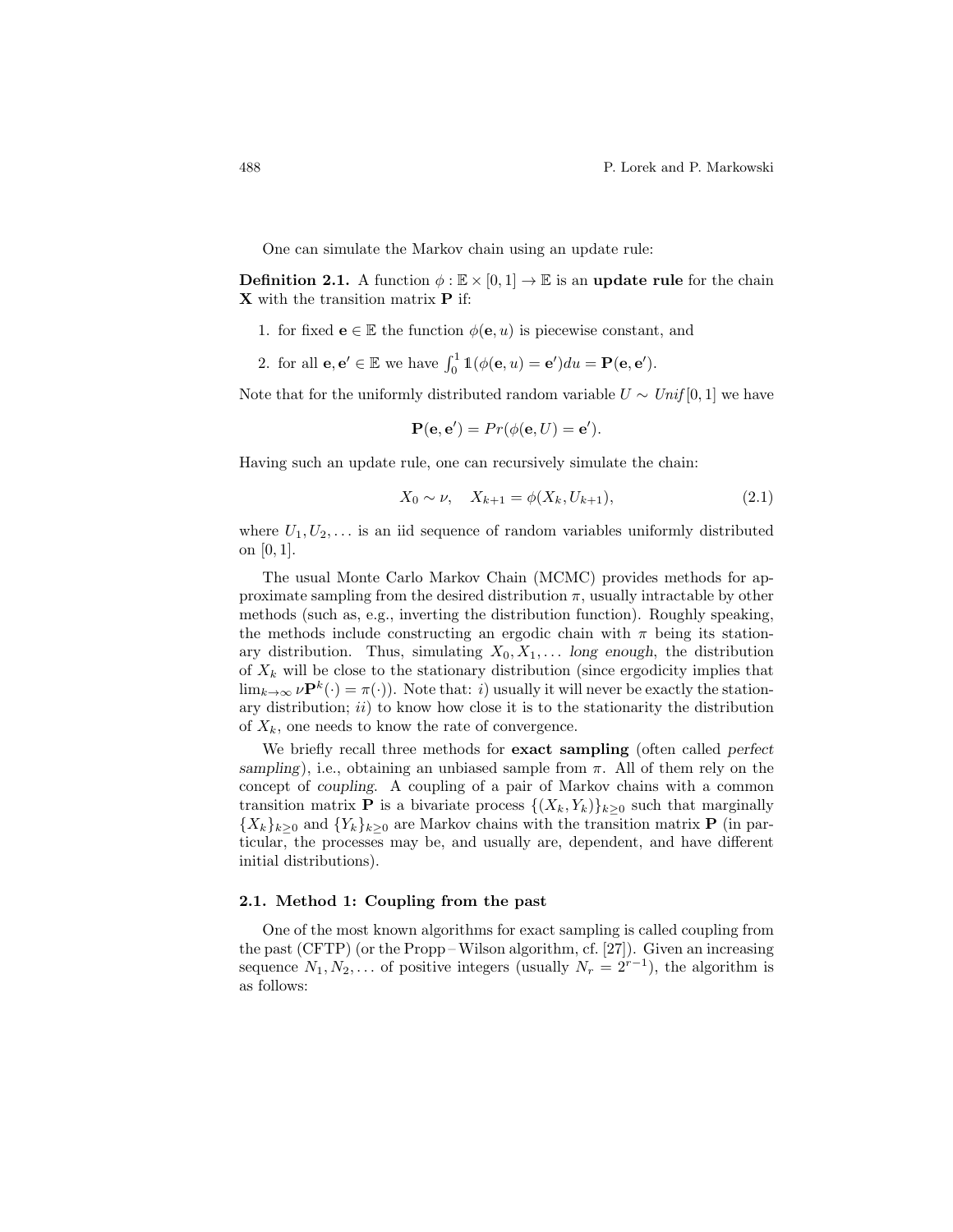# Algorithm 1 Coupling from the past (CFTP).

**Require:** State space  $\mathbb{E}$ , ergodic chain **X** with update rule  $\phi$ .

1: Set  $n = 1$ .

- 2: For each  $e \in \mathbb{E}$  simulate the Markov chain starting at time  $-N_n$  in state  $e$ and run it till time 0 using the same update rule  $\phi$  and iid random variables  $U_{-N_n+1}, U_{-N_n+2}, \ldots, U_{-1}, U_0$  uniformly distributed on [0, 1] (the same for each chain).
- 3: If all chains in the previous step end up in the same state  $e_0$  at time 0, then output  $e_0$  and stop.
- 4: Set  $n = n + 1$  and go to Step 2 (keep the previously used  $\{U_i\}_{0 \leq i \leq -N_n+1}$ for new  $n$ ).

The very rough idea of the CFTP algorithm is the following: assume at some time "in the past," say at  $-N_n$ , for each  $e \in \mathbb{E}$  we started a chain. Later on, using the same update rule and the same uniform random variables driving the chains, all the chains have coalesced before time 0. If we had started the chains earlier, even at "minus infinity," but from  $-N_n$  on using the same uniform random variables, we would still end up in the same state at time 0. And from "minus infinity" till 0 it surely has already "reached" stationarity, thus the output of the algorithm is a random variable with the distribution being the stationary distribution of the chain. For more technical details (e.g., that it always terminates), see [27].

# 2.2. Method 2: Fill's rejection algorithm

Let  $p(\cdot), q(\cdot)$  be two probability distributions on  $\mathbb{E} = {\mathbf{e}_1, \dots, \mathbf{e}_M}$ . Assume that for some  $c \in \mathbb{R}$  we have  $p(\mathbf{e}) \leq cq(\mathbf{e})$  for all  $\mathbf{e} \in \mathbb{E}$  (then  $c \geq 1$ , but  $c > 1$ ) if the distributions are different). The classical acceptance-rejection algorithm lets us simulate from  $p(\cdot)$  if we are able to simulate from  $q(\cdot)$ :

| <b>Algorithm 2</b> Acceptence-rejection algorithm.                                                                      |  |
|-------------------------------------------------------------------------------------------------------------------------|--|
| <b>Require:</b> Distributions $p(\cdot), q(\cdot)$ on $\mathbb{E}$ , constant $c : p(\mathbf{e}) \leq cq(\mathbf{e})$ . |  |
| 1: Generate $Y \sim q(\cdot)$ .                                                                                         |  |
| 2: Flip a coin with Head probability $\frac{p(Y)}{cq(Y)}$ . If Head, then return $X := Y$ .                             |  |
| 3: Else go to Step 1.                                                                                                   |  |

Based on this algorithm, Fill [8] came up with a tricky idea for simulating from a stationary distribution  $\pi$  of an ergodic Markov chain. We will present here its slightly generalized version (without specific assumptions on the transition matrix). We include also a short proof of its correctness (although it is similar to that of Fill). Fix an integer  $k \geq 1$  (time instance) and a state  $e_1 \in \mathbb{E}$ . In the above settings, we want to simulate from  $p(\cdot) = \pi(\cdot)$ , given that we are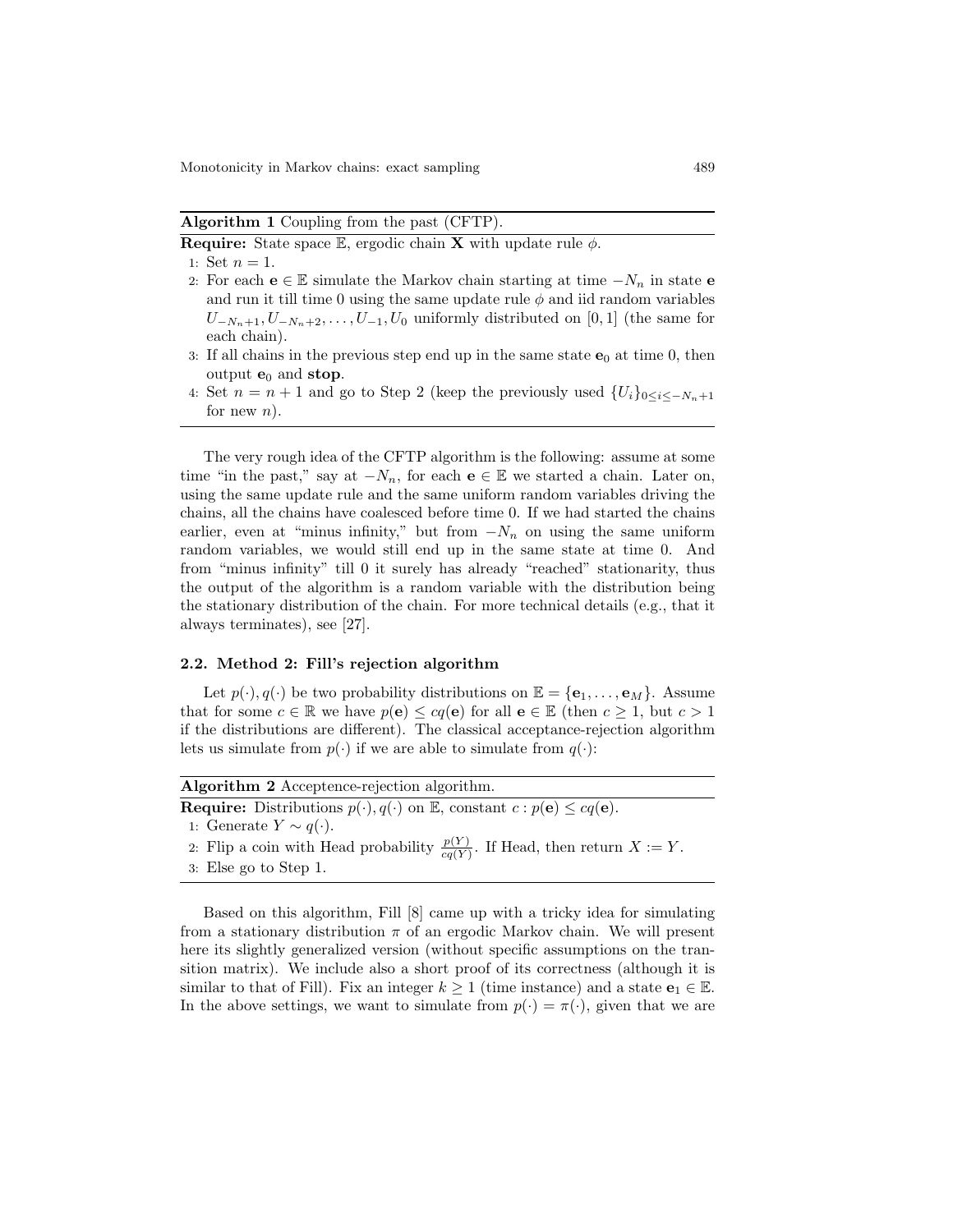able to simulate from  $q(\cdot) = P(X_k = \cdot | X_0 = \mathbf{e}_1) = \mathbf{P}^k(\mathbf{e}_1, \cdot)$  (which can be done straightforwardly). Let  $\overleftarrow{\phi}$  be an update function of the time reversed chain  $\overleftarrow{\mathbf{X}}$ with t.m.  $\overleftarrow{P}(\mathbf{e}, \mathbf{e}') = (\pi(\mathbf{e}')/\pi(\mathbf{e}))P(\mathbf{e}', \mathbf{e})$ . Similarly as in the CFTP algorithm, we can use a sequence  $N_r = 2^{r-1}$ .

Algorithm 3 Fill's rejection algorithm.

**Require:** State space for all the following chains  $\mathbb{E} = {\mathbf{e}_1, \dots, \mathbf{e}_M}$ , ergodic chain X with a transition matrix P.

- 1: Set  $n = 1$ .
- 2: Simulate the Markov chain  $X$  starting at time 0 in state  $e_1$  and run it till time  $k = N_n$  using the transition matrix **P**. Denote  $X_k = \mathbf{e}_z$ .
- 3: Treat  $(X_k = \mathbf{e}_z, X_{k-1}, \ldots, X_0 = \mathbf{e}_1)$  as a path of the time reversed chain  $(\overleftarrow{X}_0,\ldots,\overleftarrow{X}_k)$ . For  $s=0,\ldots,n$  do: Assume  $\overleftarrow{X}_s = \mathbf{e}$  and  $\overleftarrow{X}_{s+1} = \mathbf{e}'$ . Then generate  $U_s \sim \text{Unif}\{u : \overleftarrow{\phi}(\mathbf{e}, u) = \mathbf{e}'\}.$
- 4: Start M chains  $\overleftarrow{Y}_j, j = 1, \ldots, M$  so that  $\overleftarrow{Y}_0^j = j$  and couple them simulating  $\overleftarrow{Y}_{s+1}^j = \phi(\overleftarrow{Y}_{s}^j, U_{s+1})$  (using the common update function  $\phi$  and the randomness obtained in the previous step).
- 5: If all chains  $\overleftarrow{\mathbf{Y}}^j, j = 1, \ldots, M$  have coupled before time k (and thus at time k they are all in state  $e_1$ , output  $e_z$  and stop.
- 6: Erase all information, set  $n = n + 1$  and go to Step 2.

In Step 3 we simulate random variables  $U_1, \ldots, U_k$  in such a way that if we started the time reversed chain at  $e_z$  then we would obtain exactly the trajectory  $(X_k = e_z, X_{k-1}, \ldots, X_0 = e_1)$ . And this is what will happen for sure with one of  $\overleftarrow{\mathbf{Y}}^j$  (the one starting in  $\mathbf{e}_z$ ). That is why if all  $\overleftarrow{\mathbf{Y}}^j$ ,  $j = 1, ..., M$  coalesce, then we must have  $\sum_{k=1}^{j}$  =  $\mathbf{e}_1$  for all  $j = 1, \ldots, M$ . Let  $C_k(\mathbf{e})$  denote the event that all the chains  $\overleftarrow{Y}^j$  have coalesced before time k and that at this time they are all in **e**. Of course we have for any **e** that  $\overleftarrow{P}^k(\mathbf{e}, \mathbf{e}_z) \leq Pr[C_k(\mathbf{e}_z)]$ . Now we are ready to choose the constant  $c$  from Alg. 2.

$$
\frac{\pi(\mathbf{e})}{\mathbf{P}^k(\mathbf{e}_1, \mathbf{e})} = \frac{\pi(\mathbf{e}_1)}{\overleftarrow{\mathbf{P}^k(\mathbf{e}, \mathbf{e}_1)}} \leq \frac{\pi(\mathbf{e}_1)}{Pr[C_k(\mathbf{e}_1)]} =: c.
$$

Thus we simulate from distribution  $\mathbf{P}^k(\mathbf{e}_1, \cdot)$ , say  $\mathbf{e}_z$  was obtained. We should accept  $e_z$  with probability

$$
\frac{\pi(\mathbf{e}_z)}{c\mathbf{P}^k(\mathbf{e}_1,\mathbf{e}_z)} = \frac{Pr[C_k(\mathbf{e}_1)]}{\pi(\mathbf{e}_1)} \frac{\pi(\mathbf{e}_z)}{\mathbf{P}^k(\mathbf{e}_1,\mathbf{e}_z)} = \frac{Pr[C_k(\mathbf{e}_1)]}{\overleftarrow{\mathbf{P}}^k(\mathbf{e}_z,\mathbf{e}_1)}.
$$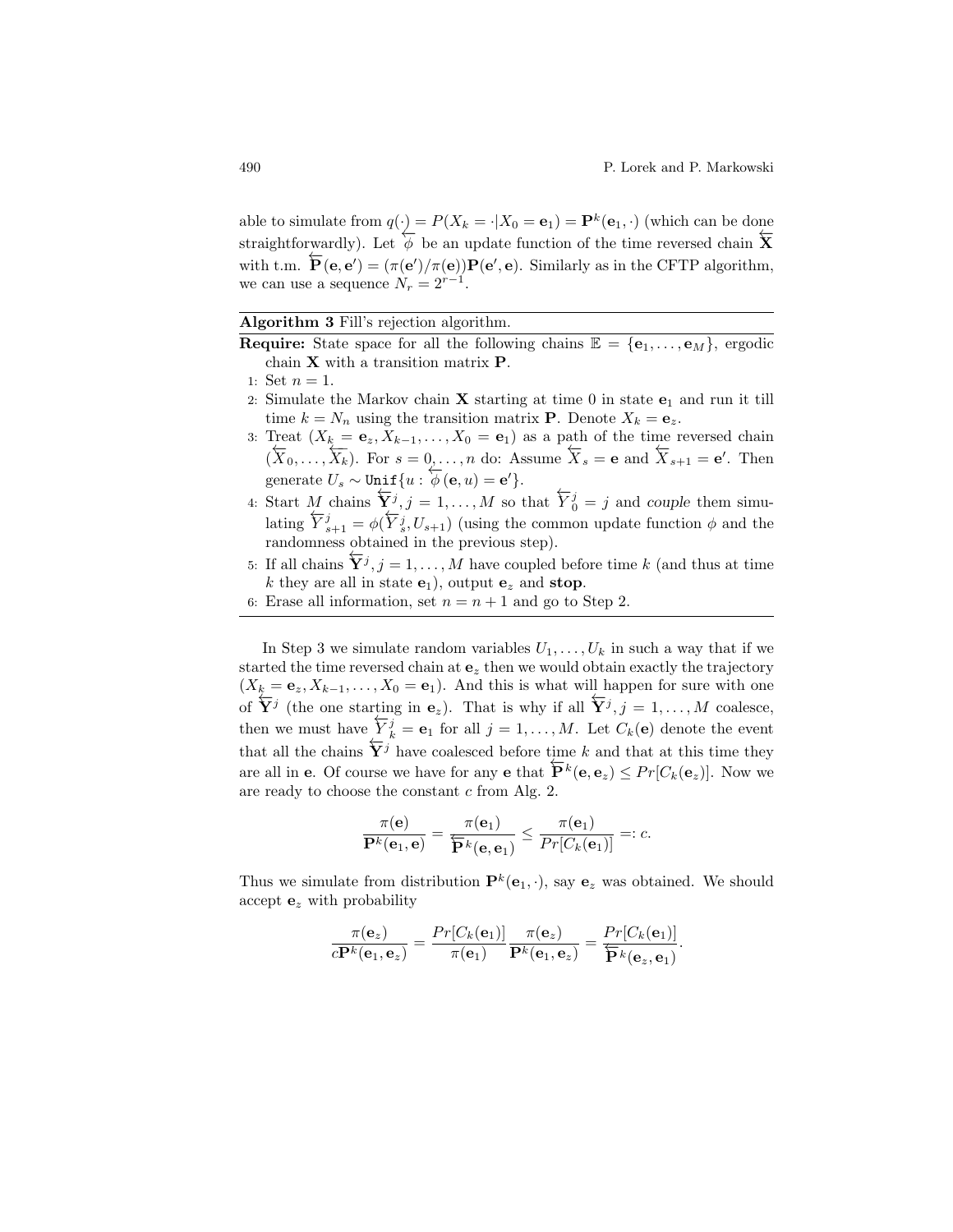The whole point is that this is exactly the acceptance probability in Alg. 3:

$$
Pr(\overleftarrow{Y}_k^1 = \ldots = \overleftarrow{Y}_k^M = \mathbf{e}_1 | \overleftarrow{X}_0 = \mathbf{e}_z, \overleftarrow{X}_k = \mathbf{e}_1, \overleftarrow{Y}_0^j = \mathbf{e}_j, j = 1, \ldots, M)
$$
  
= 
$$
\frac{Pr(\overleftarrow{Y}_k^1 = \ldots = \overleftarrow{Y}_k^M = \mathbf{e}_1 | \overleftarrow{X}_0 = \mathbf{e}_z, \overleftarrow{Y}_0^j = \mathbf{e}_j, j = 1, \ldots, M)}{Pr(\overleftarrow{X}_k = \mathbf{e}_1 | \overleftarrow{X}_0 = \mathbf{e}_z, \overleftarrow{Y}_0^j = \mathbf{e}_j, j = 1, \ldots, M)}.
$$

In this setting,  $X_0$  and  $\mathbf{Y}^j$  are independent, thus

$$
= \frac{Pr(\overleftarrow{Y}_k^1 = \ldots = \overleftarrow{Y}_k^M = \mathbf{e}_1 \mid \overleftarrow{Y}_0^j = \mathbf{e}_j, j = 1, \ldots, M)}{Pr(\overleftarrow{X}_t = \mathbf{e}_1 \mid \overleftarrow{X}_0 = \mathbf{e}_z)} = \frac{Pr[C_k(\mathbf{e}_z)]}{\overleftarrow{P}^k(\mathbf{e}_z, \mathbf{e}_1)}.
$$

# 2.3. Method 3: Strong stationary duality

A random variable  $T$  is a **Strong Stationary Time** (SST) for  $X$  if it is a stopping time independent from  $X_T$  such that  $X_T$  has the distribution  $\pi$ . It was introduced in [1] mainly for studying the rate of convergence of the chain, but it is also applicable for exact sampling, simply by simulating the chain until time T we obtain unbiased sample from  $\pi$ . Although there are many examples where such SST was find (probably the best example is Top-To-Random card shuffling), the problem is that the examples were usually found "ad hoc", in general it is not easy to come up with SST.

Diaconis and Fill [5] came up with a systematic way of finding an SST, which we will describe here directly with application to exact sampling.

Let  $\mathbb{E}^* = {\mathbf{e}_1^*, \dots, \mathbf{e}_N^*}$  be the state space of an absorbing Markov chain  $\mathbf{X}^*$ with initial distribution  $\nu^*$  and transition matrix  $\mathbf{P}^*$ , whose unique absorbing state is denoted by  $\mathbf{e}_N^*$ . An  $N \times M$  matrix  $\Lambda$  is said to be a link if it is a stochastic matrix such that  $\Lambda(\mathbf{e}_N^*, \mathbf{e}) = \pi(\mathbf{e})$  for all  $\mathbf{e} \in \mathbb{E}$ . We say that  $\mathbf{X}^*$  is a strong stationary dual (SSD) of  $X$  with link  $\Lambda$  if

$$
\nu = \nu^* \Lambda \quad \text{and} \quad \Lambda \mathbf{P} = \mathbf{P}^* \Lambda. \tag{2.2}
$$

In this paper we assume that the SSD has the same state space, i.e.,  $\mathbb{E}^* = \mathbb{E}$ . For the general case, see [5]. The sample path of the chain  $X^*$  can be constructed from a sample path of **X** as follows. Start with  $X_0 = e^0$  and (using additional randomness) set

$$
X_0^* = \mathbf{e}^{*0} \quad \text{with probability} \quad \frac{\nu^*(\mathbf{e}^{*0})\Lambda(\mathbf{e}^{*0}, \mathbf{e}^0)}{\nu(\mathbf{e}^0)}.
$$

Then we proceed as follows. Assume  $X_0 = e^0, ..., X_{k-1} = e^{(k-1)}$  and  $X_0^* =$  $e^{*0}, \ldots, X_{k-1}^* = e^{*(k-1)}$ . If  $X_k = e^k$  have been chosen, then set

$$
X_k^* = \mathbf{e}^{*k} \text{ with probability } \frac{\mathbf{P}^*(\mathbf{e}^{*(k-1)}, \mathbf{e}^{*(k)}) \Lambda(\mathbf{e}^{*k}, \mathbf{e}^k)}{\Delta(\mathbf{e}^{*(k-1)}, \mathbf{e}^k)},
$$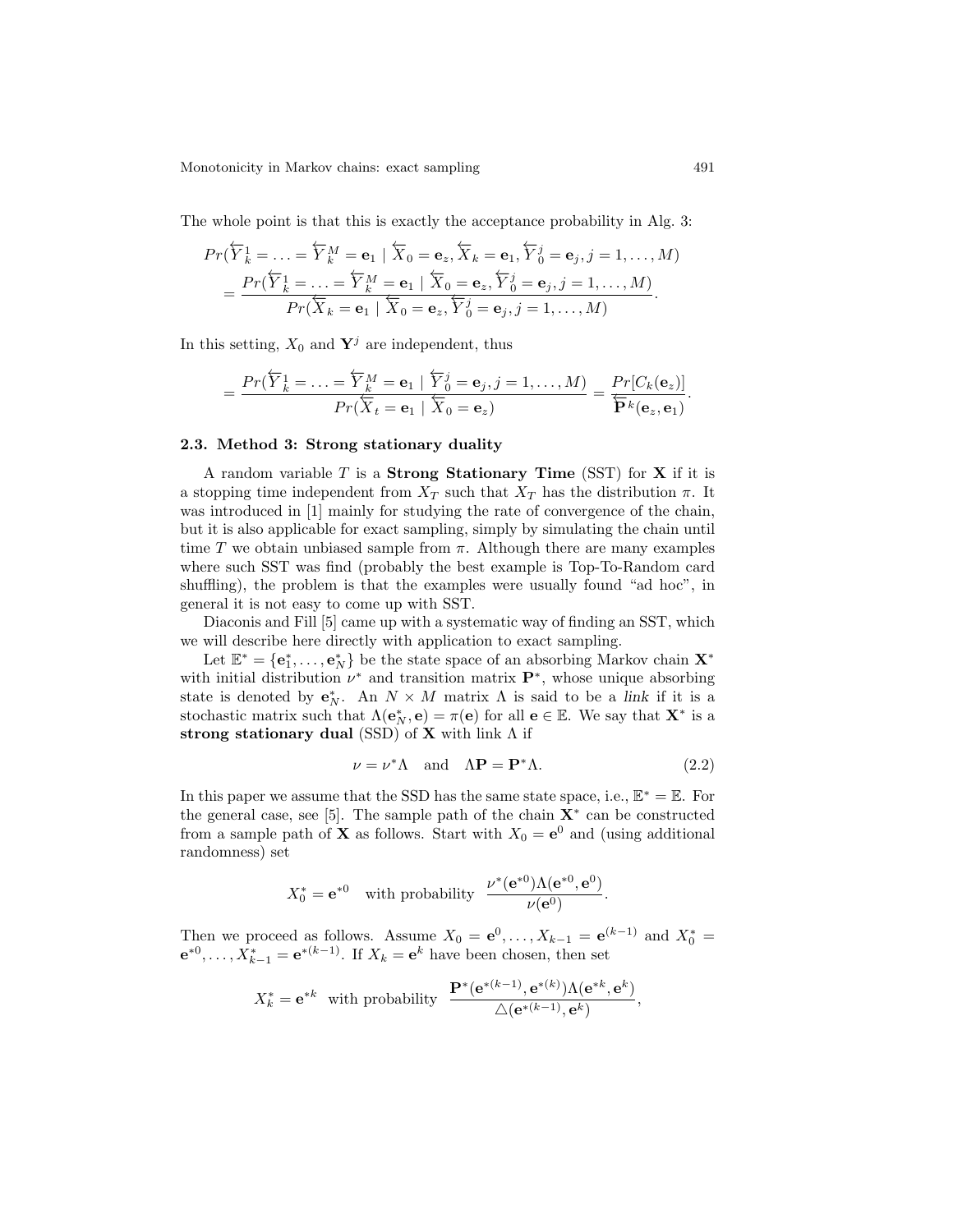where  $\Delta = \mathbf{P}^*\Lambda$ . This construction yields a bivariate chain  $(X_k^*, X_k)$  such that  $Pr(X_k = \cdot | X_0^* = \mathbf{e}^{*0}, \dots, X_k^* = \mathbf{e}^{*k}) = \Lambda(\mathbf{e}^{*k}, \cdot)$  (consult [4, 5]). This implies that T, the first time the chain  $\mathbf{X}^*$  hits the state  $\mathbf{e}_N^*$  (the absorbing one) and the value of  $X_T$  are independent. Moreover, the distribution of  $X_T$  is  $\Lambda(\mathbf{e}_N^*,\cdot) = \pi(\mathbf{e}).$ 

In summary, we are able to couple two chains in such a way that when one hits a specific state  $(e_N^*)$  then the other has a stationary distribution. This way we can obtain an unbiased sample from  $\pi$ , i.e., we can perform an exact sampling. Note that having the  $SSTT$  lets one also study the rate of convergence (the main application of this duality in [5]): the time to absorption T for  $X^*$  is an SST for X. In many examples, SST have been found ad hoc. The above duality approach provided the first systematic way of finding them. Below we present the above mentioned description of SSD-based exact sampling in algorithmic form.

Algorithm 4 Exact sampling based on SSD.

**Require:** Ergodic chain **X** and absorbing chain  $X^*$  on the same state space E, link Λ.

- 1: Start with  $X_0 = e^0$  and set  $X_0^* = e^{*0}$  with probability  $\frac{\nu^*(e^{*0})\Lambda(e^{*0}, e^0)}{\nu(e^0)}$ .
- 2: If  $X_0^* = \mathbf{e}_N^*$  then output  $X_0$  and stop.
- 3: Set  $n = 1$ .
- 4: Having  $X_{n-1} = e^{n-1}$  set  $X_n = e^n$  with probability  $P(e^{n-1}, e^n)$ .
- 5: Having  $X_{n-1} = e^{n-1}$ ,  $X_n = e^n$ ,  $X_{n-1}^* = e^{n-1}$  set  $X_n^* = e^{n}$  with probability  $\frac{\mathbf{P}^*(\mathbf{e}^{*(n-1)}, \mathbf{e}^{*(n)})\Lambda(\mathbf{e}^{*n}, \mathbf{e}^n)}{\Lambda(\Lambda(n-1)-n)}$
- $\frac{\Delta(e^{*(n-1)}, e^n)}{\Delta(e^{*(n-1)}, e^n)}$ , where  $\Delta = \mathbf{P}^* \Lambda$ .
- 6: If  $X_n^* = \mathbf{e}_N^*$  then output  $X_n$  and stop.
- 7: Set  $n = n+1$  and go to Step 4 (keep previously simulated  $X_n = e^n, X_n^* = e^{*n}$ for new  $n$ ).

# 3. Monotonicities in Markov chains

In the previous section we briefly described some methods for exact sampling. Note however that CFTP and Fill's rejection algorithm, as they stand, are very inefficient (the number of chains one has to simulate is equal to the cardinality of  $E$ ) and no concrete way for finding the SSD was given (how to choose/find Λ and P<sup>∗</sup> ). This is where monotonicities come into play. Each of the methods can be efficiently applied if the chain is monotone in some way.

So far we did not need any structure on  $\mathbb{E}$ . However in many examples there is a natural ordering of the state space, e.g., a total ordering, a coordinatewise ordering, etc. From now on we assume that  $E$  is equipped with a partial ordering  $\preceq$ , making ( $\mathbb{E}, \preceq$ ) a poset. We also assume that  $\mathbf{e}_1$  is the minimum and  $\mathbf{e}_M$  is the maximum. We will use the following notation. We say that  $U \in \mathbb{E}$  is an upset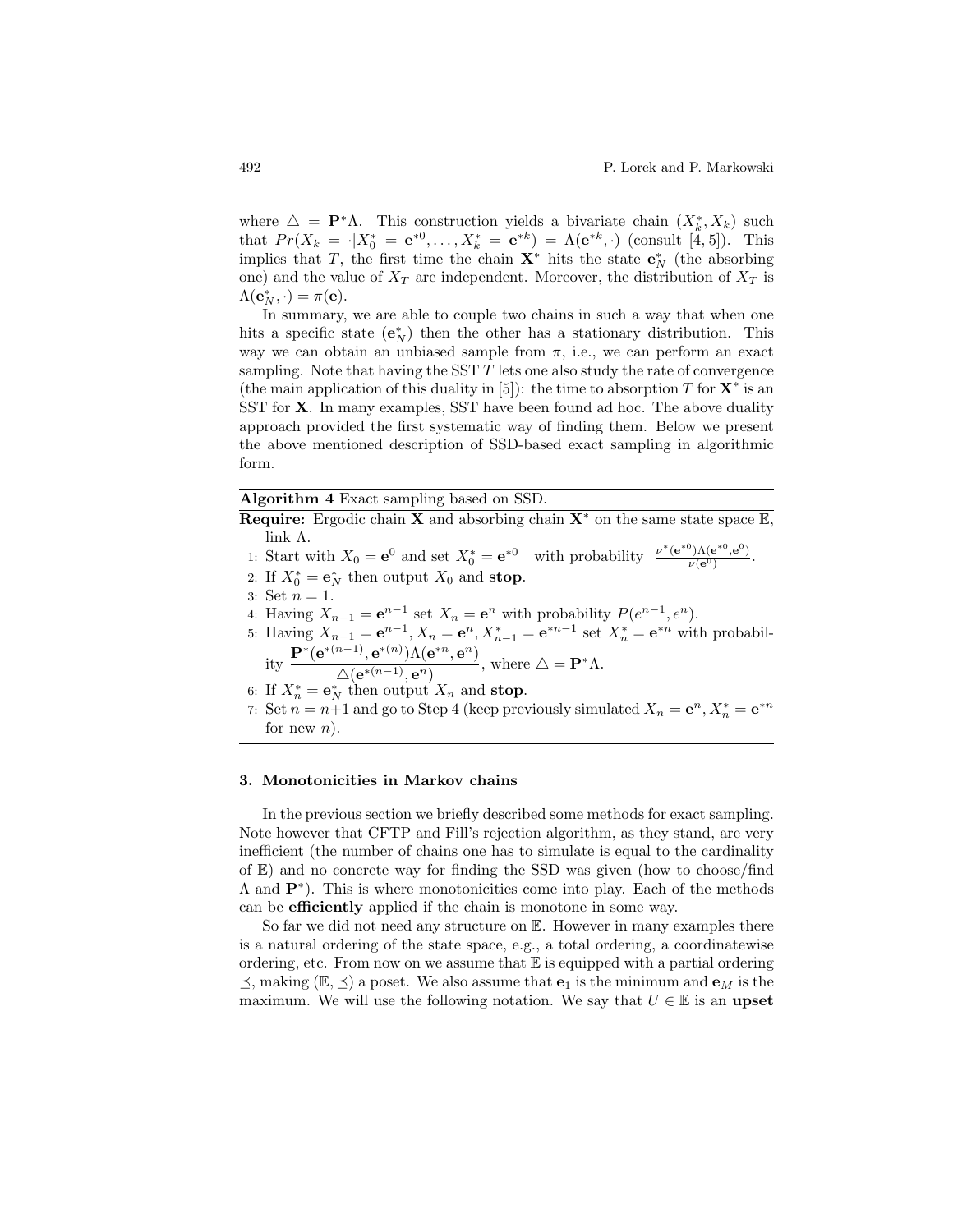if  $(e_1 \preceq e_2, e_1 \in U) \Rightarrow e_2 \in U$ . Similarly, we say that  $D \in \mathbb{E}$  is a **downset** if  $(\mathbf{e}_1 \preceq \mathbf{e}_2, \mathbf{e}_2 \in D) \Rightarrow \mathbf{e}_1 \in D$ . For given  $\mathbf{e} \in \mathbb{E}$  we define  $\{\mathbf{e}\}^{\uparrow} := \{\mathbf{e}' : \mathbf{e} \preceq \mathbf{e}'\}$ and  $\{e\}^{\downarrow} := \{e' : e' \preceq e\}$ . Note that each  $\{e\}^{\uparrow} (\{e\}^{\downarrow})$  is an upset (downset), but, in general, not vice versa.

All the monotonicities we are about to define are defined for chains on a common state space E with respect to a fixed partial ordering  $\prec$ . By  $X \in \mathcal{P}$  we mean that **X** has monotonicity property  $P$  keeping in mind that it is defined w.r.t. the fixed partial ordering  $\prec$ .

#### Usual and weak stochastic monotonicity.

**Definition 3.1.** A Markov chain  $X$  with transition matrix  $P$  is stochastically monotone (we write  $X \in S$ ) if and only if for all upsets U and all  $e \preceq e' \in \mathbb{E}$ we have  $\mathbf{P}(\mathbf{e}, U) \leq \mathbf{P}(\mathbf{e}', U)$ .

Remark 3.1. Since the complement of any upset is a downset, the condition for stochastic monotonicity can be equivalently given by: for all downsets D and all  $\mathbf{e} \preceq \mathbf{e}' \in \mathbb{E}$  we have  $\mathbf{P}(\mathbf{e}, D) \ge \mathbf{P}(\mathbf{e}', D)$ .

Stochastic monotonicity can be equivalently defined in the following way. For two random variables  $Y_1, Y_2$  (with distribution functions  $\nu_1, \nu_2$ ) on  $\mathbb{E}$ , we say that  $Y_1 \preceq_{st} Y_2$  (or  $\nu_1 \preceq_{st} \nu_2$ )  $\iff E[f(Y_1)] \leq E[f(Y_2)]$  for all nondecreasing (w.r.t.  $\preceq$ ) functions  $f : \mathbb{E} \to \mathbb{R}$ . Then the Markov chain **X** with the transition matrix **P** is stochastically monotone if and only if  $\nu_1 \preceq_{st} \nu_2$  implies  $\nu_1 \mathbf{P} \preceq_{st} \nu_2 \mathbf{P}$ .

Recall that K is an upward kernel if it is a Markov kernel such that  $K(\mathbf{e}_i, \cdot)$  is supported on  $\{e_j \in \mathbb{E} : e_i \leq e_j\}$ . The following lemma goes back to Strassen [30] (and is part of Theorem 1 in [17]).

Lemma 3.1. A Markov chain  $X$  with transition matrix  $P$  is stochastically monotone if and only if for all  $e \preceq e'$  there exists an upward kernel  $K_{e,e'}$  such that  $P(\mathbf{e}', \mathbf{e}_j) = \sum_{\mathbf{e}_i : \mathbf{e}_j \preceq \mathbf{e}_i} P(\mathbf{e}, \mathbf{e}_i) K_{\mathbf{e}, \mathbf{e}'}(\mathbf{e}_i, \mathbf{e}_j).$ 

Replacing any upset (downset) in Definition 3.1 with a specific one we obtain the notion of weak monotonicity.

**Definition 3.2.** A Markov chain **X** with transition matrix **P** is weakly- $\uparrow$ **monotone** (we write  $X \in \mathcal{W}^{\uparrow}$ ) if and only if for all  $e \preceq e', e_j \in \mathbb{E}$  we have  $\mathbf{P}(\mathbf{e}, \{\mathbf{e}_j\}^\uparrow) \leq \mathbf{P}(\mathbf{e}', \{\mathbf{e}_j\}^\uparrow).$ 

The chain is **weakly**<sup>- $\downarrow$ </sup> **monotone** (we write  $X \in \mathcal{W}^{\downarrow}$ ) if and only if for all  $\mathbf{e} \preceq \mathbf{e}', \mathbf{e}_j \in \mathbb{E}$  we have  $\mathbf{P}(\mathbf{e}, {\{\mathbf{e}_j\}}^\downarrow) \geq \mathbf{P}(\mathbf{e}', {\{\mathbf{e}_j\}}^\downarrow)$ .

We define  $W := \mathcal{W}^{\uparrow} \cap \mathcal{W}^{\downarrow}$ .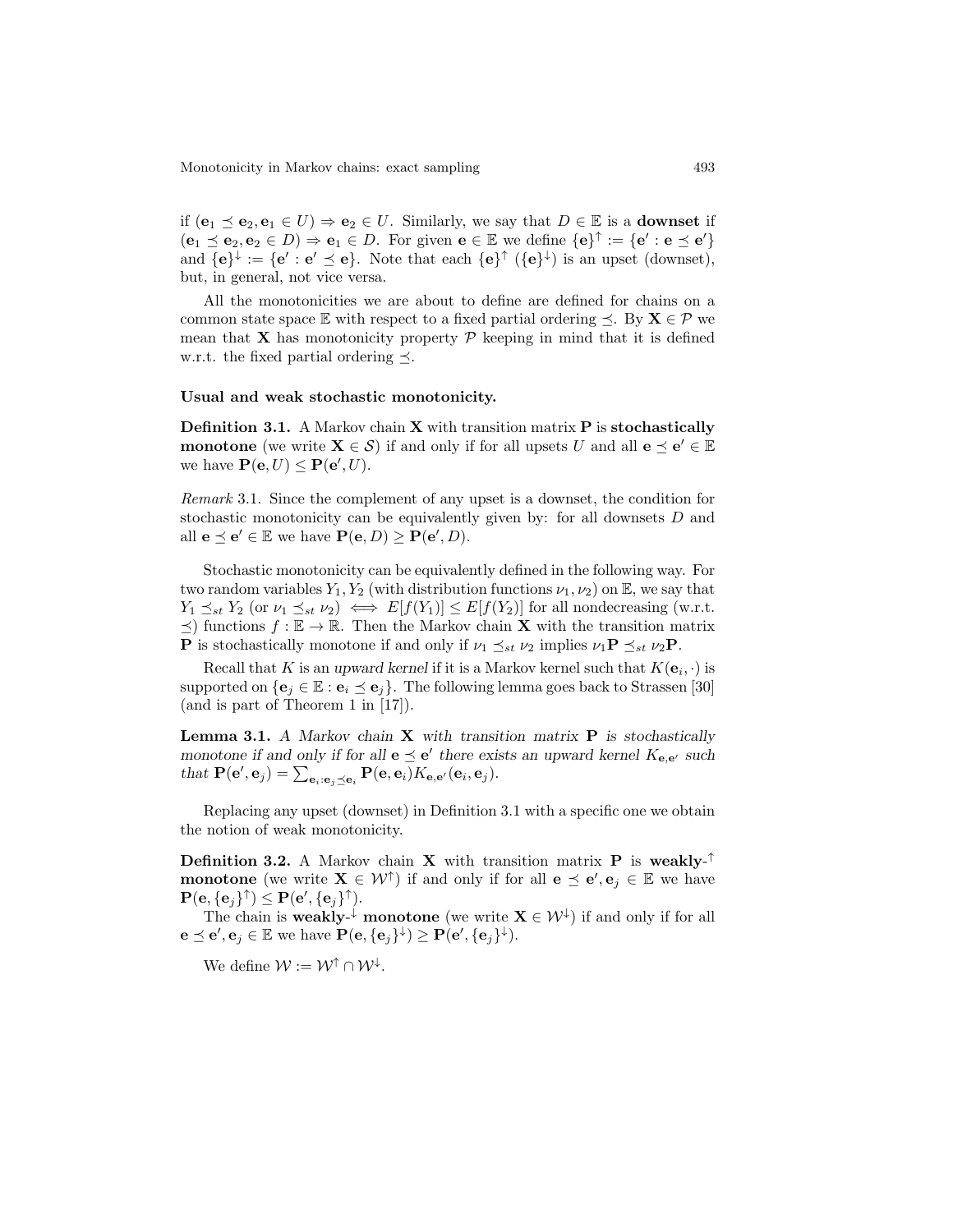Realizable monotonicity. This notion of monotonicity is defined in terms of the update rule of the chain given in Definition 2.1.

Definition 3.3. A Markov chain  $X$  with transition matrix  $P$  is realizable monotone if there exists a monotone update rule (preserving the ordering), i.e.,

$$
\forall (u \in [0,1]) \ \forall (\mathbf{e} \preceq \mathbf{e}') \quad \phi(\mathbf{e},u) \preceq \phi(\mathbf{e}',u).
$$

This definition implies that for any states  $\mathbf{e} \preceq \mathbf{e}'$  and upset U we have

$$
\phi(\mathbf{e}, u) \in U \Rightarrow \phi(\mathbf{e}', u) \in U. \tag{3.1}
$$

Finding a monotone update rule is often a challenging task, and proving that none exist can be even harder.

**Möbius monotonicity.** We can identify the ordering  $\leq$  with the matrix  $\mathbf{C}(\mathbf{e}_i, \mathbf{e}_j) = \mathbb{1}(\mathbf{e}_i \preceq \mathbf{e}_j)$ . We can always rearrange the states in such a way that C is upper triangular (keeping in mind that the enumerations of the states in  $C$  and  $P$  must preserve the same order), thus invertible. The inverse of  $C$  is usually denoted by  $\mu \equiv \mathbb{C}^{-1}$  and called the **Möbius function**.

**Definition 3.4.** The function  $f : \mathbb{E} \to \mathbb{R}^M$  is **Möbius**- $\downarrow$  (**Möbius**- $\uparrow$ ) monotone if  $f(C^T)^{-1} \ge 0$  ( $fC^{-1} \ge 0$ ), i.e., each entry is nonnegative.

Definition 3.5. A Markov chain X with transition matrix P is Möbius- $\downarrow$ **monotone** (we write  $\mathbf{X} \in \mathcal{M}^{\downarrow}$ ) if

 $C^{-1}PC \ge 0$  (each entry nonnegative).

Equivalently, in terms of the transition probabilities,

$$
\forall (\mathbf{e}_i, \mathbf{e}_j \in \mathbb{E}) \qquad \sum_{\mathbf{e} \succeq \mathbf{e}_i} \mu(\mathbf{e}_i, \mathbf{e}) \mathbf{P}(\mathbf{e}, \{\mathbf{e}_j\}^{\downarrow}) \geq 0.
$$

The chain is **Möbius-<sup>** $\uparrow$ **</sup> monotone** (we write  $\mathbf{X} \in \mathcal{M}^{\uparrow}$ ) if

$$
(\mathbf{C}^T)^{-1}\mathbf{P}\mathbf{C}^T \ge 0 \quad \text{(each entry nonnegative)}.
$$

In terms of the transition probabilities this is

$$
\forall (\mathbf{e}_i, \mathbf{e}_j \in \mathbb{E}) \qquad \sum_{\mathbf{e} \preceq \mathbf{e}_i} \mu(\mathbf{e}, \mathbf{e}_i) \mathbf{P}(\mathbf{e}, \{\mathbf{e}_j\}^{\uparrow}) \geq 0.
$$

We define  $\mathcal{M} := \mathcal{M}^{\uparrow} \cap \mathcal{M}^{\downarrow}$ .

In the applications, checking Möbius monotonicity is usually not harder than checking stochastic monotonicity. First, note that the inverse of  $C$  (i.e., the Möbius function of the ordering) is known for many natural partial orderings (however, its derivation is often not trivial). To mention a few: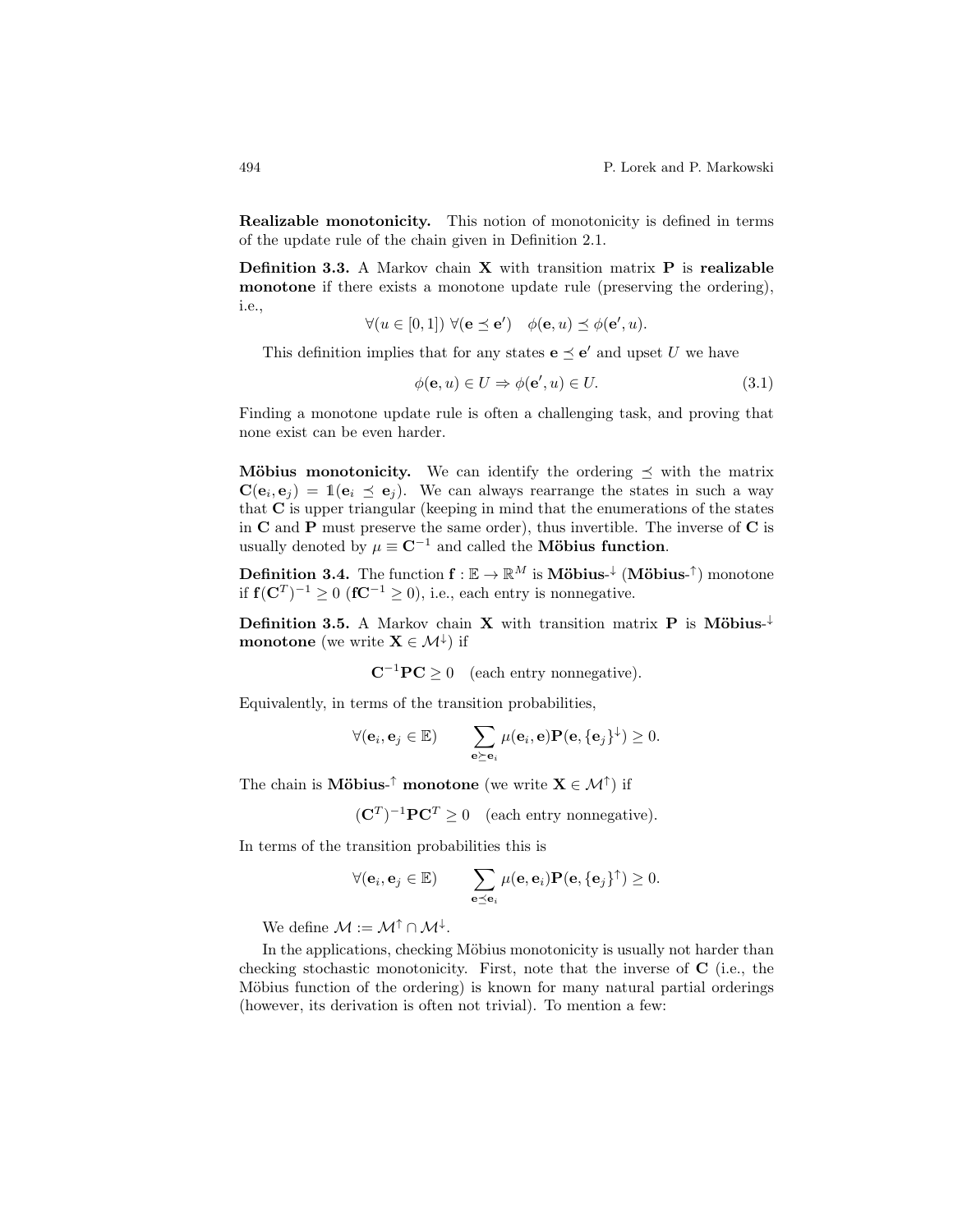- E1 For  $\mathbb{E} = \{1, \ldots, M\}$  and a linear ordering  $\preceq := \preceq$  the Möbius function is given by  $\mu(i, i) = 1$ ,  $\mu(i, i + 1) = -1$  and  $\mu(i, j) = 0$  for  $j \notin \{i, i + 1\}$ .
- **E2** For  $\mathbb{E} = \{0,1\}^d$  with the coordinate-wise partial ordering  $\mathbf{e} \preceq \mathbf{e}'$ , if  $\mathbf{e}(i) \preceq$  $e'(i)$ ,  $i = 1, \ldots, d$ , the Möbius function is given by  $\mu(e, e') = (-1)^{|e| - |e'|}$ if  $\mathbf{e} \preceq \mathbf{e}'$  and 0 otherwise (where  $|\mathbf{e}| = \sum_{i=1}^{d} \mathbf{e}(i)$ ).
- **E3** For  $\mathbb{E} = \{0, 1, ..., N\}^d$  with coordinate-wise partial ordering  $\mathbf{e} \preceq \mathbf{e}'$ , if  $e(i) \leq e'(i), i = 1, \ldots, d$ , the Möbius function is given by  $\mu(e, e') =$  $(-1)^{|\overline{e'}|-|\mathbf{e}|}$  if  $\mathbf{e'}(k) = \mathbf{e}(k)$  or  $\mathbf{e'}(k) = \mathbf{e}(k) + 1$  for each  $k = 1, ..., d$ .
- E4 For a finite set I let  $P(I)$  be the set of all partitions of I. Let  $\alpha, \beta \in$  $P(I)$ . The typically considered partial order is the following:  $\alpha \preceq \beta$ if  $\forall (A \in \alpha) \exists (B \in \beta) (A \subseteq B)$ . As derived in [3], the Möbius function is given by  $\mu(\alpha, \beta) = \mathbf{1}_{\alpha \leq \beta} (-1)^{|\alpha| + |\beta|} \prod_{B \in \beta} (l_B^{\alpha} - 1)!,$  where  $l_B^{\alpha}$  is the number of atoms from  $\alpha$  in  $B \in \beta$ .

Checking the Möbius monotonicity of a chain having a Möbius function turns out to be feasible in many cases. For the total ordering  $(E1)$ , exemplary calculations are given in [21]. The computations checking Möbius- $\frac{1}{2}$  monotonicity for some nonsymmetric random walk on the cube  $(E3)$  are given in [24]. For the chain corresponding to a nonstandard queue network, the computations are given in [21]. The partial ordering on partitions (E4) was considered in the context of duality in [16].

# 4. Applications of monotonicities

# 4.1. Realizable monotonicity and an efficient coupling from the past algorithm

The CFTP algorithm given in Alg. 1 is very inefficient. The number of chains we have to run is equal to the size of the state space. In most cases where CFTP is to be applied, the size of the state space is huge (e.g., exponential in some parameter). The main idea of the algorithm was to run the chains "from the past" and check if all of them have coupled before time 0. Note that if we have a monotone update rule and say  $X_{-m} = e \preceq X'_{-m} = e'$ , then

$$
X_{-m+1} = \phi(X_{-m}, U_{-m+1}) \preceq \phi(X'_{-m}, U_{-m+1}) = X'_{-m+1}.
$$

Thus it is enough to start only two chains:  $X_0^1 = \mathbf{e}_1$  and  $X_0^2 = \mathbf{e}_M$ . Summarizing, if the chain is realizable monotone and has the minimum and the maximum, then we have an efficient CFTP algorithm: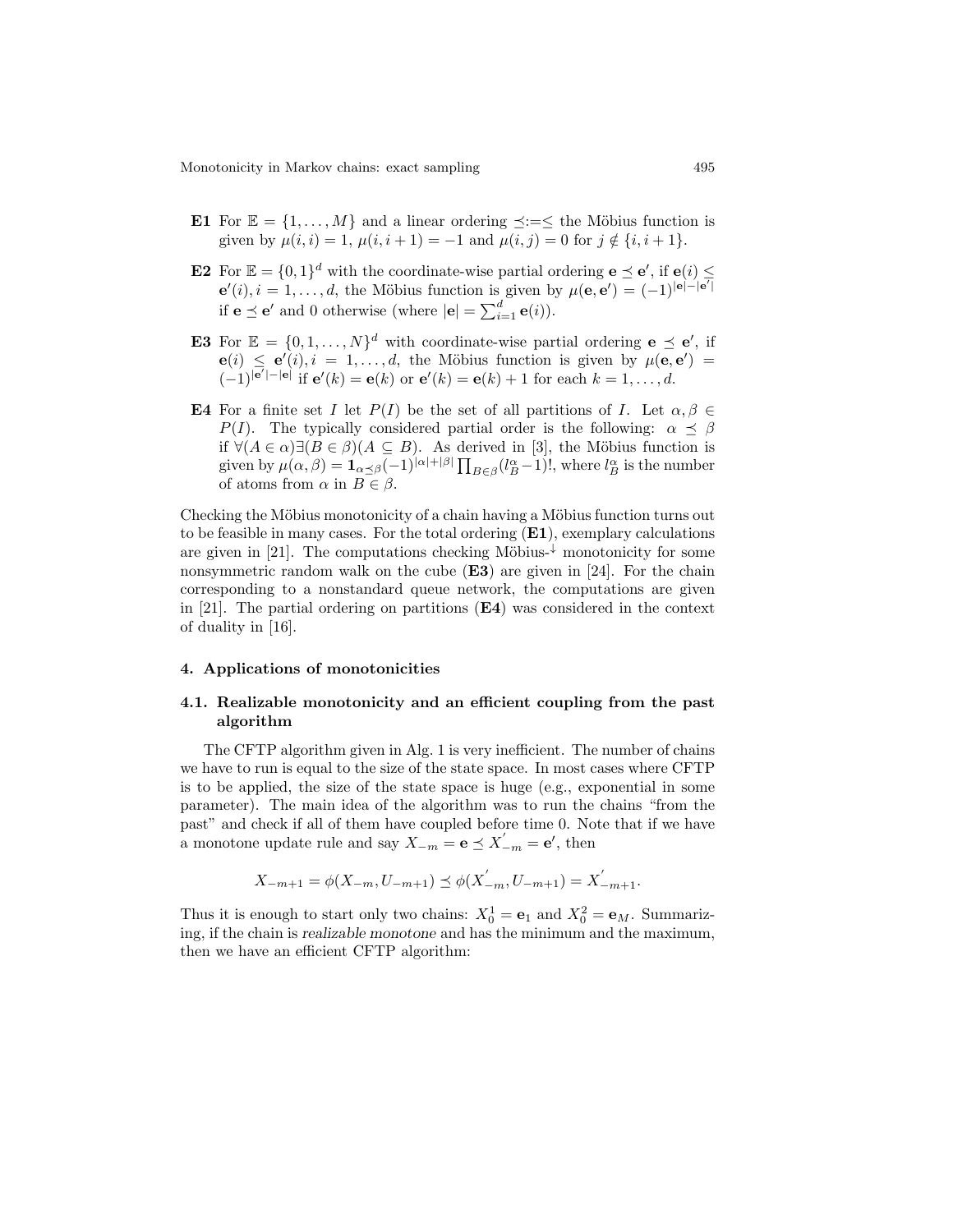## Algorithm 5 Efficient coupling from the past.

**Require:** State space E, ergodic chain **X**, monotone update rule  $\phi$ 

1: Set  $n = 1$ 

- 2: Start two chains at time  $-N_n$ , one at the minimum  $e_1$ , the other at the maximum  $e_M$ . Run the chains till time 0 using the same update rule  $\phi$  and iid random variables  $U_{-N_n+1}, U_{-N_n+2}, \ldots, U_{-1}, U_0$  uniformly distributed on [0, 1] (the same for each chain).
- 3: If both chains in previous step end up in the same state  $e_0$  at time 0, then output  $e_0$  and stop.
- 4: Set  $n = n + 1$  and go to Step 2 (keep previously used  $\{U_i\}_{0 \le i \le -N_n+1}$  for new  $n$ ).

# 4.2. Stochastic monotonicity and an efficient Fill's rejection algorithm

Similarly to the general CFTP algorithm given in Alg. 1, Fill's rejection Alg. 3 is very inefficient. This is due to the fact that we have to start (and simulate) as many chains as there are elements of the state space. It turns out that the algorithm can be made efficient by assuming stochastic monotonicity of the time reversed chain  $\overleftarrow{X}$ . (This condition is weaker, as forthcoming sections will show, than being realizable monotone).

Assume for the moment that  $\overleftarrow{X}$  is realizable monotone (this will soon be relaxed to stochastic monotonicity). Assume that  $\mathbf{e}_i \preceq \mathbf{e}_j$  and that

$$
\overleftarrow{Y}_{s}^{i}=\mathbf{e}_{i}\preceq\overleftarrow{Y}_{s}^{j}=\mathbf{e}_{j}
$$

for some  $s \leq k$ . Realizable monotonicity implies that

$$
\overleftarrow{Y}_{s+1}^i = \phi(\overleftarrow{Y}_s^i, U_s) \preceq \phi(\overleftarrow{Y}_s^j, U_s) = \overleftarrow{Y}_{s+1}^j.
$$

This means that then in Step 5 of the algorithm, checking the coalescence of all M chains is equivalent to checking only that the chain  $\overleftarrow{\mathbf{Y}}^M$  (the one started in  $e_M$ ) has already reached the minimum  $e_1$  at time k. In other words, it is enough to simulate just one chain  $\overleftarrow{\mathbf{Y}}^M$ .

Now we relax the realizable monotonicity requirement, assuming only that  $\overleftrightarrow{X}$  is stochastically monotone. Similarly, we want to have an efficient version of the algorithm simulating only one chain  $\overleftarrow{\mathbf{Y}}^M$  (denoted simply by Y). This time we do not generate  $U_s$  as in Step 3 of Alg. 3. We make use of Lemma 3.1 instead. Assume that at some step s we have  $\overleftarrow{X}_s = \mathbf{e}_1, \overleftarrow{X}_{s+1} = \mathbf{e}_2$  and  $\overleftarrow{Y}_s = \mathbf{e}_i$ . Then, since  $\mathbf{e}_1 \preceq \mathbf{e}_2$ , we may choose a state  $\mathbf{e}_j$  for  $\overleftarrow{Y}_{s+1}$  with probability  $K_{\mathbf{e}_1,\mathbf{e}_i}(\mathbf{e}_2,\mathbf{e}_j)$ . This constructions ensures that  $\overleftarrow{X}_s \preceq \overleftarrow{Y}_s$ ,  $s = 0, \ldots, k$ . Thus, similarly, only the condition  $\overleftarrow{Y}_k = \mathbf{e}_1$  must be checked. In summary, we have: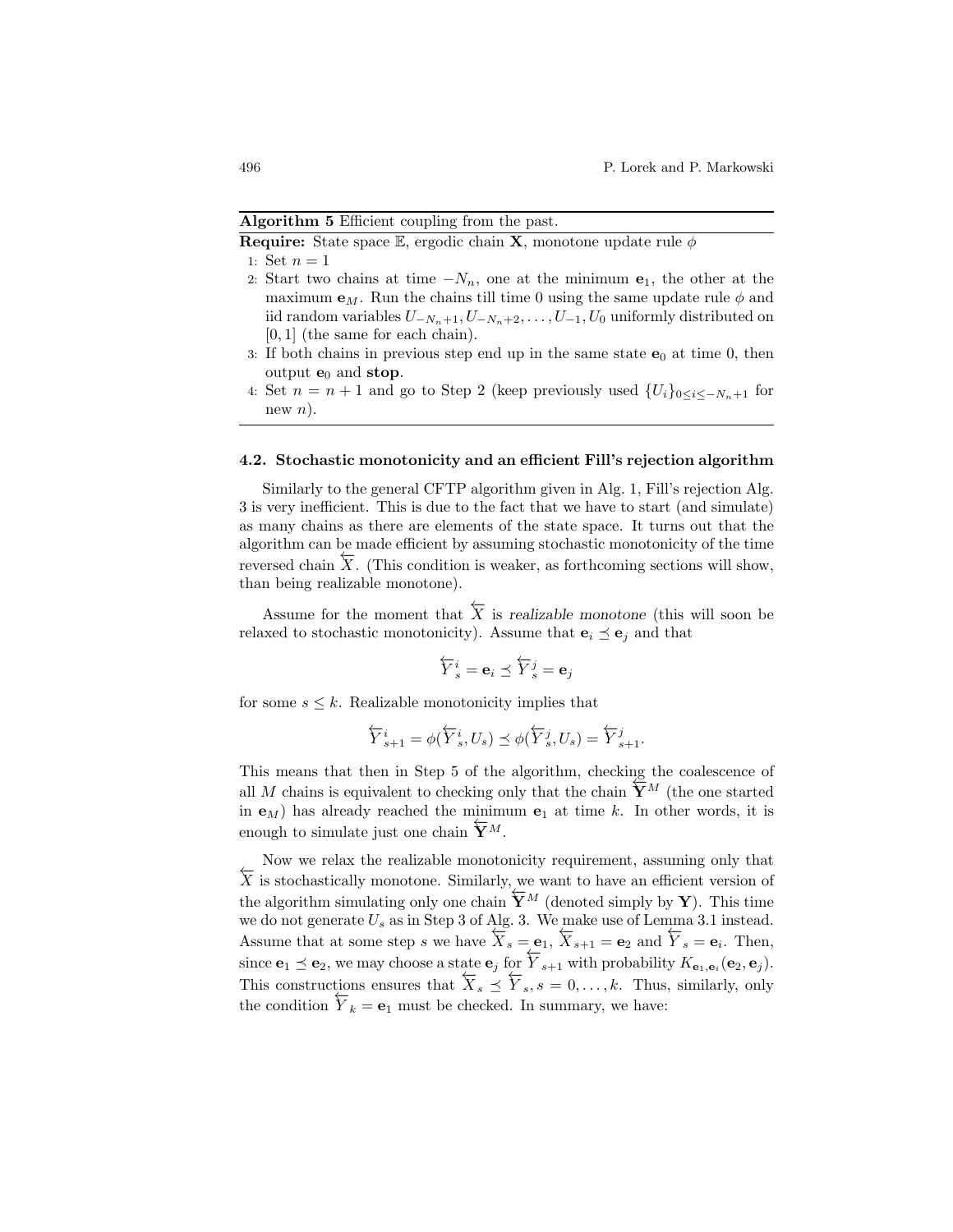Algorithm 6 Efficient Fill's rejection algorithm.

- **Require:** State space  $\mathbb{E} = {\mathbf{e}_1, \dots, \mathbf{e}_M}$ , ergodic chain **X** whose time reversal  $\overleftarrow{X}$  is stochastically monotone and set of kernels  $K_{\mathbf{e},\mathbf{e}'}$  for all  $\mathbf{e} \preceq \mathbf{e}'$ .
- 1: Set  $n = 1$
- 2: Simulate the Markov chain  $X$  starting at time 0 in state  $e_1$  and run it till time  $k = N_n$  using the transition matrix **P**. Denote  $X_t = e_z$
- 3: Simulate the chain  $\overleftarrow{\mathbf{Y}}$  starting at the maximum, i.e.,  $\overleftarrow{Y}_0 = \mathbf{e}_M$  in the following way: Assume at time s we have  $\overleftarrow{X}_s = \mathbf{e}_1, \overleftarrow{Y}_s = \mathbf{e}_i$  and  $\overleftarrow{X}_{s+1} = \mathbf{e}_2$ . Set  $\overleftarrow{Y}_{s+1} = \mathbf{e}_j$  with probability  $K_{\mathbf{e}_1, \mathbf{e}_i}(\mathbf{e}_2, \mathbf{e}_j)$ .
- 4: If  $\overleftarrow{Y}_k = \mathbf{e}_1$ , then output  $\mathbf{e}_z$  and stop
- 5: Erase all information, set  $n = n + 1$  and go to Step 2.

# 4.3. Möbius monotonicity and strong stationary duality

In Section 2.3 we presented an exact sampling algorithm based on strong stationary duality. Note however that no recipe was given on how to find such a dual. The duality was introduced in [5], where the recipe was given only in case the time reversed chain  $\overleftarrow{\mathbf{X}}$  was stochastically monotone w.r.t. a total ordering. In [24] an extension to partial orderings was given. Surprisingly, it turned out that not the usual stochastic monotonicity, but rather Möbius monotonicity, was required. We recall here the main theorem from [24].

Theorem 4.1 (Lorek and Szekli [24]). Let X be an ergodic Markov chain on a finite state space  $\mathbb{E} = {\mathbf{e}_1, \dots, \mathbf{e}_M}$  which is partially ordered by  $\preceq$  and has the maximum  $\mathbf{e}_M$ . For a stationary distribution  $\pi$  and an initial distribution  $\nu$ we assume that

- (i)  $g(\mathbf{e}) = \frac{\nu(\mathbf{e})}{\pi(\mathbf{e})}$  is Möbius-<sup> $\downarrow$ </sup> monotone,
- (ii)  $\overleftarrow{\mathbf{X}}$  is Möbius-<sup>↓</sup> monotone.

Then there exists a strong stationary dual chain  $X^*$  on  $E^* = E$  with link a truncated stationary distribution  $\Lambda(e_i, e_i) = \mathbb{1}(e_i \preceq e_i) \pi(e_i) / H(e_i)$ , where  $H(\mathbf{e}_j) = \sum_{\mathbf{e}_i \in \mathbf{e}_j} \pi(\mathbf{e})$ . The initial distribution and the transitions of  $\mathbf{X}^*$  are given, respectively, by

$$
\nu^*(\mathbf{e}_i) = H(\mathbf{e}_i) \sum_{\mathbf{e}:\mathbf{e}\succeq\mathbf{e}_i} \mu(\mathbf{e}_i, \mathbf{e}) g(\mathbf{e}), \qquad (4.1)
$$

$$
\mathbf{P}^*(\mathbf{e}_i, \mathbf{e}_j) = \frac{H(\mathbf{e}_j)}{H(\mathbf{e}_i)} \sum_{\mathbf{e}: \mathbf{e} \succeq \mathbf{e}_j} \mu(\mathbf{e}_j, \mathbf{e}) \overleftarrow{\mathbf{P}}(\mathbf{e}, \{\mathbf{e}_i\}^{\downarrow}). \tag{4.2}
$$

(The Möbius monotonicity of the function  $g(e)$  means that the resulting  $\nu^*(e)$ is nonnegative).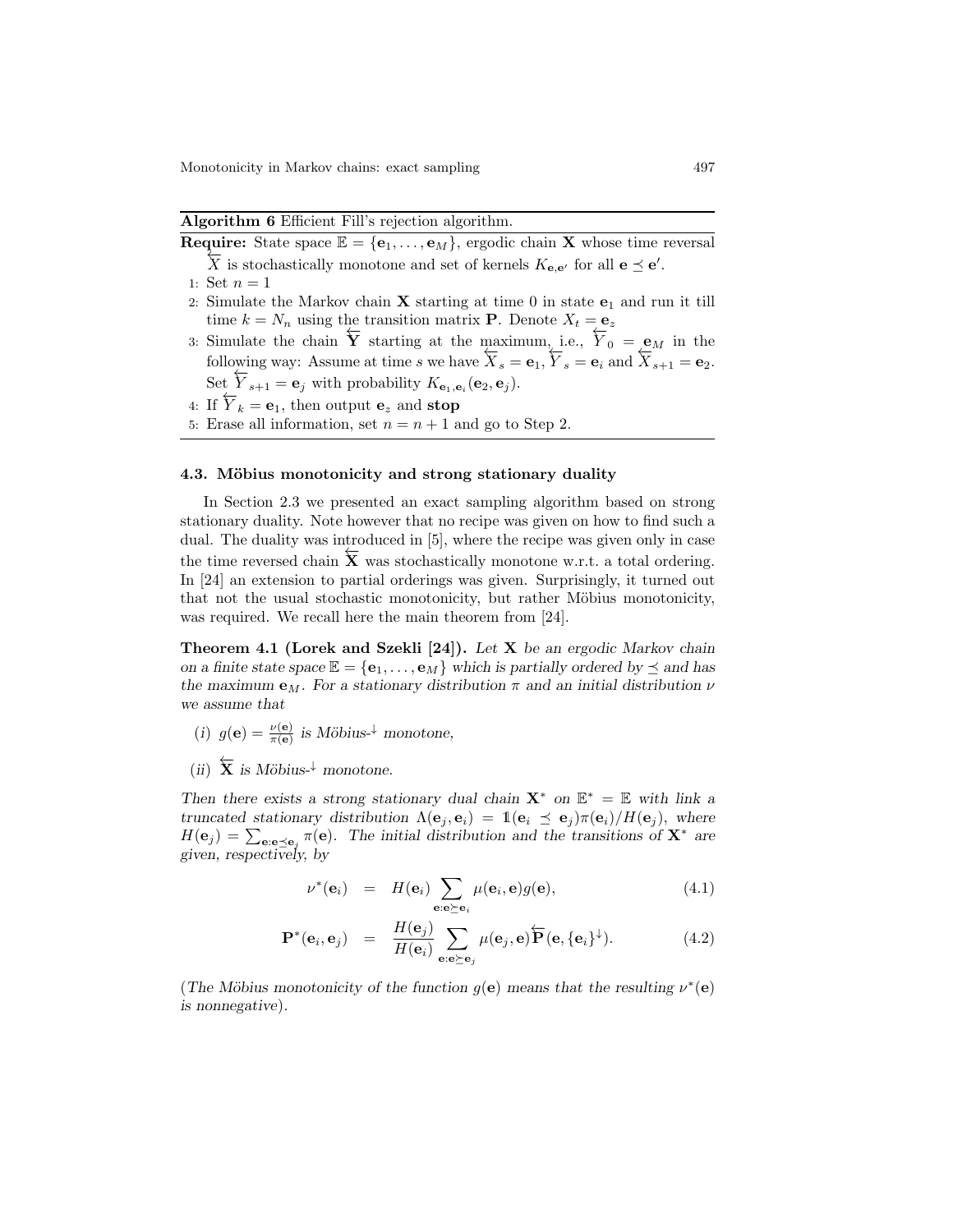Remark 4.1. Note that the existence of the minimum is not required in Theorem 4.1. However, if it exists and if the chain **X** starts at the minimum (i.e.,  $Pr(X_0 =$  $(\mathbf{e}_1) = 1$ , then so does the dual chain (i.e.,  $Pr(X_0^* = \mathbf{e}_1)$ ). Similarly one can construct an SSD chain when there is a minimum  $e_1$  and the time reversed chain  $\overleftarrow{\mathbf{X}}$  is Möbius-<sup>↑</sup> monotone, see Corollary 3.1 in [24].

More examples of SSDs constructed on partially ordered state spaces can be found in [25].

# 5. Relations between monotonicities in Markov chains

Fix a state space  $\mathbb{E} = {\mathbf{e}_1, \dots, \mathbf{e}_M}$  and partial ordering  $\preceq$ . Recall that by  $X \in \mathcal{P}$  we mean that the chain has the monotonicity property  $\mathcal{P}$ , which is defined with respect to this given state space and ordering. For example, the implication "if  $X \in \mathcal{P}_1$  then  $X \in \mathcal{P}_2$ " means that if X is  $\mathcal{P}_1$ -monotone then it is  $\mathcal{P}_2$ -monotone with respect to the same state space and ordering. For a general ordering  $\preceq$ , we present the relations between the different concepts of monotonicity in Theorem 5.1.

**Theorem 5.1.** For a discrete time Markov chain **X** on a finite state space  $\mathbb{E}$  =  $\{e_1, \ldots, e_M\}$  which is partially ordered by  $\preceq$ , we have the following implications:

- 1. If  $X \in \mathcal{R}$  then  $X \in \mathcal{S}$
- 2. If  $X \in \mathcal{S}$  then  $X \in \mathcal{W}^{\uparrow}$
- 3. If  $X \in \mathcal{S}$  then  $X \in \mathcal{W}^{\downarrow}$
- 4. If  $\mathbf{X} \in \mathcal{M}^{\uparrow}$  then  $\mathbf{X} \in \mathcal{W}^{\uparrow}$
- 5. If  $\mathbf{X} \in \mathcal{M}^{\downarrow}$  then  $\mathbf{X} \in \mathcal{W}^{\downarrow}$

We derive and recall some useful properties of the Möbius function of a partial ordering. First we will show that  $\sum_{\mathbf{e}_i \in \mathbb{E}} \mu(\mathbf{e}_i, \mathbf{e}) = 0$  for any poset with the minimum state (we denote it by  $\mathbf{e}_1$ ) and that  $\sum_{\mathbf{e}_i \in \mathbb{E}} \mu(\mathbf{e}, \mathbf{e}_i) = 0$  for any poset with the maximum state (denoted by  $\mathbf{e}_M$ ).

It is known (see [28]) that the matrix  $\mathbf{C}^{-1} = \mu$  can be calculated recursively:

$$
\mu(\mathbf{e}_i, \mathbf{e}_j) = \begin{cases} 1 & \text{if } \mathbf{e}_i = \mathbf{e}_j, \\ -\sum_{\mathbf{e}_i \prec \mathbf{e}_k \preceq \mathbf{e}_j} \mu(\mathbf{e}_k, \mathbf{e}_j) & \text{if } \mathbf{e}_i \prec \mathbf{e}_j, \\ 0 & \text{otherwise,} \end{cases}
$$
(5.1)

or by inverting the matrix  $C$  using Gauss-Jordan elimination by columns instead of rows:

$$
= \begin{cases} 1 & \text{if } \mathbf{e}_i = \mathbf{e}_j, \\ -\sum_{\mathbf{e}_i \preceq \mathbf{e}_k \prec \mathbf{e}_j} \mu(\mathbf{e}_i, \mathbf{e}_k) & \text{if } \mathbf{e}_i \prec \mathbf{e}_j, \\ 0 & \text{otherwise.} \end{cases}
$$
(5.2)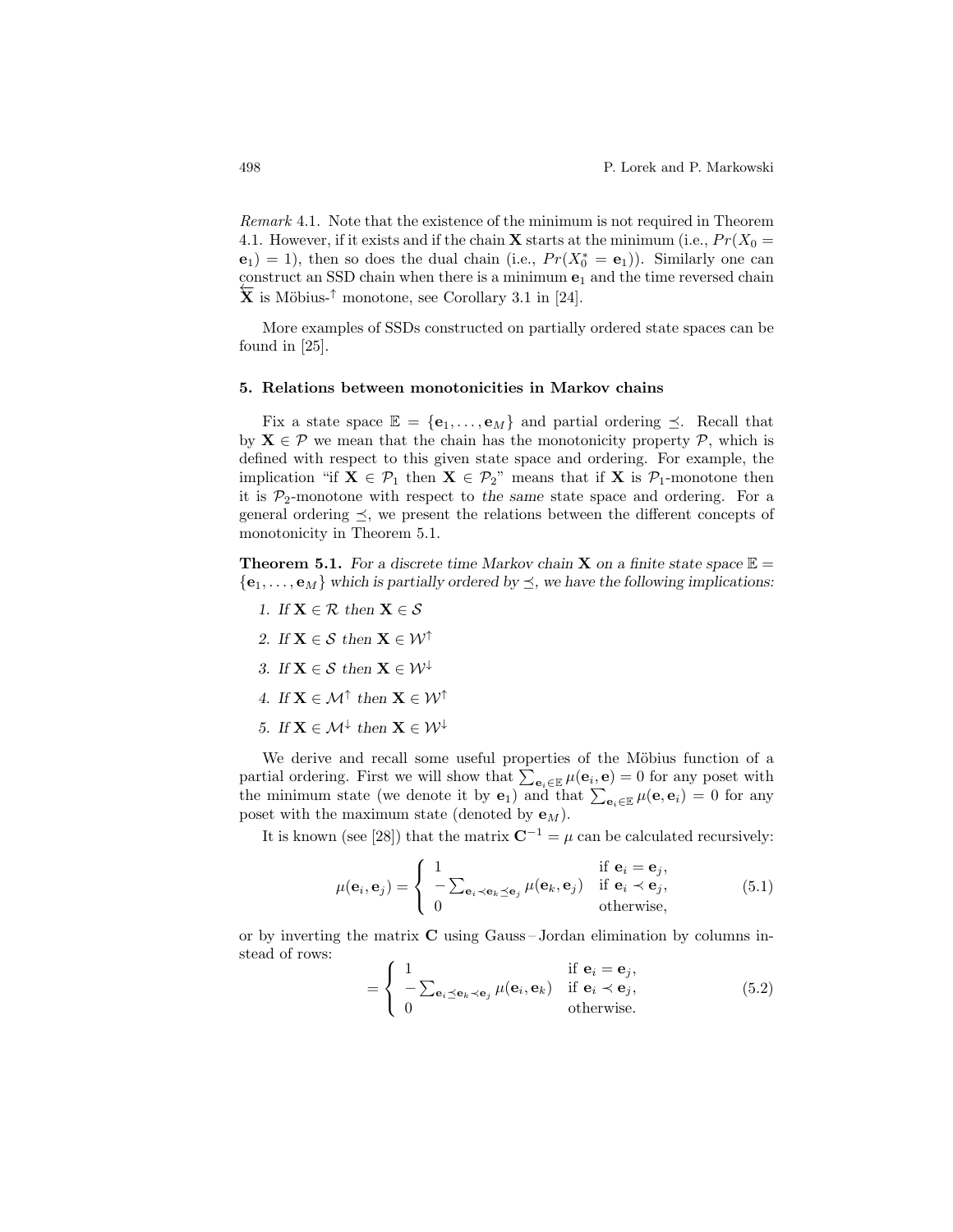Therefore, using  $(5.1)$ : for any poset with the minimum state and any state  $e$ which is not the minimum, we have

$$
\sum_{\mathbf{e}_i \in \mathbb{E}} \mu(\mathbf{e}_i, \mathbf{e}) = \sum_{\mathbf{e}_i \in \mathbb{E}: \mathbf{e}_i \nleq \mathbf{e}} \mu(\mathbf{e}_i, \mathbf{e}) + \sum_{\mathbf{e}_1 \prec \mathbf{e}_i \preceq \mathbf{e}} \mu(\mathbf{e}_i, \mathbf{e}) + \mu(\mathbf{e}_1, \mathbf{e})
$$
  
=  $0 - \mu(\mathbf{e}_1, \mathbf{e}) + \mu(\mathbf{e}_1, \mathbf{e}) = 0.$ 

Similarly, using (5.2): for any poset with the maximum state and for any state e which is not the maximum, we have

$$
\sum_{\mathbf{e}_i \in \mathbb{E}} \mu(\mathbf{e}, \mathbf{e}_i) = \sum_{\mathbf{e}_i \in \mathbb{E}: \mathbf{e} \preceq \mathbf{e}_i} \mu(\mathbf{e}, \mathbf{e}_i) + \sum_{\mathbf{e} \preceq \mathbf{e}_i \prec \mathbf{e}_M} \mu(\mathbf{e}, \mathbf{e}_i) + \mu(\mathbf{e}, \mathbf{e}_M)
$$
  
=  $0 - \mu(\mathbf{e}, \mathbf{e}_M) + \mu(\mathbf{e}, \mathbf{e}_M) = 0.$ 

We will write  $e^+$  for an arbitrary successor of **e**. For a poset  $(\mathbb{E}, \preceq)$  with the maximum  $\mathbf{e}_M$  we can consider the subspaces  $\{\mathbf{e}\}^{\uparrow}, \{\mathbf{e}^+\}^{\uparrow}$  with the minimum states **e** and  $e^+$  respectively. From the above consideration, we have

$$
\sum_{\mathbf{e}_i:\mathbf{e}\preceq\mathbf{e}_i,\mathbf{e}^+\preceq\mathbf{e}_i} \mu(\mathbf{e}_i,\mathbf{e}') = \sum_{\mathbf{e}_i:\mathbf{e}\preceq\mathbf{e}_i\preceq\mathbf{e}_M} \mu(\mathbf{e}_i,\mathbf{e}') - \sum_{\mathbf{e}_i:\mathbf{e}^+\preceq\mathbf{e}_i\preceq\mathbf{e}_M} \mu(\mathbf{e}_i,\mathbf{e}')
$$
(5.3)  

$$
= \begin{cases} 1-0 & \text{if } \mathbf{e}' = \mathbf{e}, \\ 0-1 & \text{if } \mathbf{e}' = \mathbf{e}^+ \\ 0-0 & \text{otherwise} \end{cases} = \begin{cases} 1 & \text{if } \mathbf{e}' = \mathbf{e}, \\ -1 & \text{if } \mathbf{e}' = \mathbf{e}^+, \\ 0 & \text{otherwise}. \end{cases}
$$
(5.4)

Similarly, for a poset  $(\mathbb{E}, \preceq)$  with the minimum state  $e_1$  we can consider the subspaces  $\{e\}^{\downarrow}, \{e^+\}^{\downarrow}$  with the maximum states **e** and  $e^+$  respectively. We have:

$$
\sum_{\mathbf{e}_i:\mathbf{e}_i\preceq\mathbf{e}^+,\mathbf{e}_i\preceq\mathbf{e}}\mu(\mathbf{e}',\mathbf{e}_i) = \sum_{\mathbf{e}_i:\mathbf{e}_1\preceq\mathbf{e}_i\preceq\mathbf{e}^+}\mu(\mathbf{e}',\mathbf{e}_i) - \sum_{\mathbf{e}_i:\mathbf{e}_1\preceq\mathbf{e}_i\preceq\mathbf{e}}\mu(\mathbf{e}',\mathbf{e}_i) \tag{5.5}
$$
\n
$$
= \begin{cases}\n0-1 & \text{if } \mathbf{e}' = \mathbf{e}, \\
1-0 & \text{if } \mathbf{e}' = \mathbf{e}^+, \\
0-0 & \text{otherwise}\n\end{cases} = \begin{cases}\n-1 & \text{if } \mathbf{e}' = \mathbf{e}, \\
1 & \text{if } \mathbf{e}' = \mathbf{e}^+, \\
0 & \text{otherwise.}\n\end{cases}
$$
\n(5.5)

Proof of Theorem 5.1. Implications 1–3 are known (see, e.g., [12]), we include short proofs in the notation of this paper for completeness.

1. We want to show that for any states  $\mathbf{e}_i \preceq \mathbf{e}_j$  and any upset U, the inequality  $P(e_i, U) \le P(e_j, U)$  is fulfilled. From the definition of update function and the property of realizable monotonicity (3.1), we have

$$
\mathbf{P}(\mathbf{e}_i, U) = \int_{0}^{1} \mathbb{1}(\phi(\mathbf{e}_i, u) \in U) du \le \int_{0}^{1} \mathbb{1}(\phi(\mathbf{e}_j, u) \in U) du = \mathbf{P}(\mathbf{e}_j, U)
$$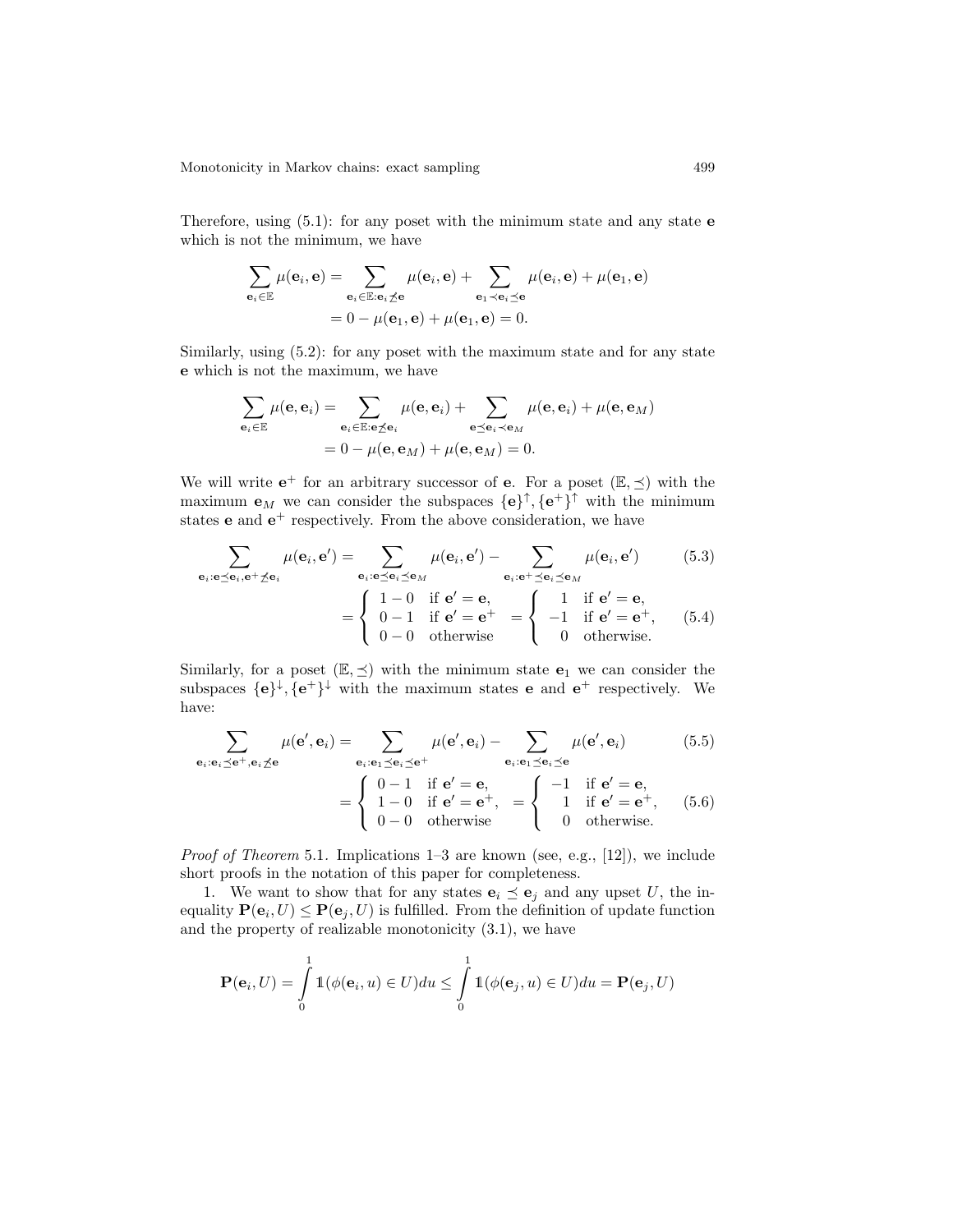as the indicator of set is equal to 1 when the indicator of its subset is equal to 1.

2. & 3. For any state **e**,  $\{e\}^{\uparrow}$  is an upset and  $\{e\}^{\downarrow}$  is a downset. Thus stochastic monotonicity implies that the monotonicity is preserved for any  $\{e\}^{\uparrow}$ and  $\{e\}^{\downarrow}$ , which is the definition of  $\uparrow$ -weak and  $\downarrow$ -weak monotonicity.

4. & 5. Möbius- $\frac{1}{x}$  monotonicity means

$$
\forall_{\mathbf{e}\preceq\mathbf{e}_k}\sum_{\mathbf{e}_i:\mathbf{e}\preceq\mathbf{e}_i}\mu(\mathbf{e},\mathbf{e}_i)\mathbf{P}(\mathbf{e}_i,\{\mathbf{e}_k\}^\downarrow)\geq 0,
$$

thus for arbitrary  $\mathbf{e}_j \in \mathbb{E}$  we have

$$
\sum_{\mathbf{e}: \mathbf{e}_j \preceq \mathbf{e}, \mathbf{e}_j^+ \preceq \mathbf{e}} \sum_{\mathbf{e}_i: \mathbf{e} \preceq \mathbf{e}_i} \mu(\mathbf{e}, \mathbf{e}_i) \mathbf{P}(\mathbf{e}_i, \{\mathbf{e}_k\}^{\downarrow}) \geq 0.
$$

Changing the order of summation we have

$$
\sum_{\mathbf{e}_i:\mathbf{e}_j\preceq\mathbf{e}_i}\sum_{\mathbf{e}_i:\mathbf{e}_j\preceq\mathbf{e}_i,\mathbf{e}_j\preceq\mathbf{e},\mathbf{e}_j^+\preceq\mathbf{e}}\mu(\mathbf{e},\mathbf{e}_i)\mathbf{P}(\mathbf{e}_i,\{\mathbf{e}_k\}^{\downarrow})\geq 0,
$$
  

$$
\sum_{\mathbf{e}_i:\mathbf{e}_i\succeq\mathbf{e}_j}\mathbf{P}(\mathbf{e}_i,\{\mathbf{e}_k\}^{\downarrow})\sum_{\mathbf{e}:\mathbf{e}\preceq\mathbf{e}_i,\mathbf{e}_j\preceq\mathbf{e},\mathbf{e}_j^+\preceq\mathbf{e}}\mu(\mathbf{e},\mathbf{e}_i)\geq 0.
$$

Using (5.4) for each  $\mathbf{e}_i$  for the (sub-)poset  $({\{\mathbf{e}_i\}}^{\downarrow}, \preceq)$  (where  $\mathbf{e}_i$  is the maximum) with its subspaces  $\{\mathbf{e}\}^{\uparrow}$ ,  $\{\mathbf{e}^+\}^{\uparrow}$ , we have

$$
\mathbf{P}(\mathbf{e}_j, \{\mathbf{e}_k\}^{\downarrow}) - \mathbf{P}(\mathbf{e}_j^+, \{\mathbf{e}_k\}^{\downarrow}) \ge 0
$$

for any  $e_j, e_k$ . The proof that Möbius-<sup> $\uparrow$ </sup> monotonicity implies weak- $\uparrow$  is similar.  $\Box$ 

In Figure 1, Theorem 5.1 is summarized.

We know of no other implications involving the monotonicities we have considered. More precisely, the only one we do not know is whether Möbius- $\dagger$ , Möbius- $\downarrow$  and stochastic monotonicities imply realizable monotonicity (which is stated below as an open problem). The nonexistence of other implications is proven by presenting examples in Appendix A (the numbers in Figure 1 correspond to the enumeration of these examples).

**Open problem 1.** Does there exist a chain  $X$ , state space  $E$ , and partial ordering  $\leq$  such that  $\mathbf{X} \in \mathcal{M}^{\downarrow} \cap \mathcal{M}^{\uparrow} \cap \mathcal{S} \setminus \mathcal{R}$ ?

 $Remark 5.1$  (On Möbius monotonicity). For a total ordering (denote the states by  $\mathbb{E} = \{1, \ldots, M\}$ , the stochastic monotonicity of **X** can be written as

$$
\forall (j, i_1 \leq i_2) \quad \mathbf{P}_X(i_1, \{j\}^{\uparrow}) \leq \mathbf{P}_X(i_2, \{j\}^{\uparrow}) \quad \equiv \quad \mathbf{P}_X(i_1, \{j\}^{\downarrow}) \geq \mathbf{P}_X(i_2, \{j\}^{\downarrow}).
$$

In this ordering we can think of this monotonicity in two different (though equivalent) ways: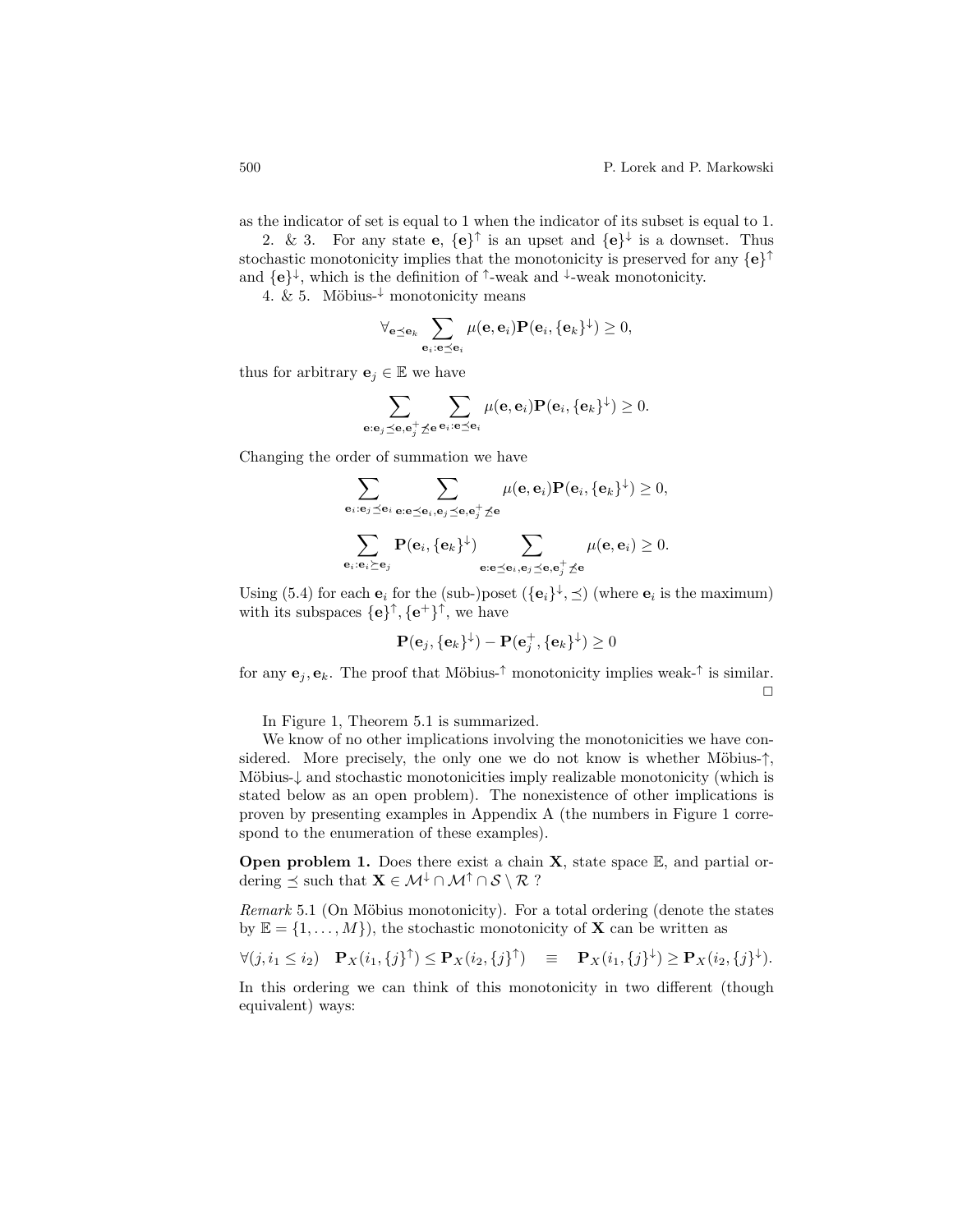

Figure 1. Relation between monotonicities. General partial ordering.

- "Understanding 1". For any upset U and  $\forall (i_1 \leq i_2)$  we have  $\mathbf{P}_X(i_1, U) \leq$  $\mathbf{P}_X(i_2, U)$  (or equivalently: for any downset D and  $\forall (i_1 \leq i_2)$  we have  ${\bf P}_X(i_1, D) \ge {\bf P}_X(i_2, D)$ .
- "Understanding 2". For any upset U define  $F_U(i) := \mathbf{P}_X(i, U)$ . Then **X** is stochastically monotone if the function  $F_U(i)$ , treated as a function of i, must be "like" a distribution function, i.e.,  $\forall (i_1 \leq i_2) F_U(i_1) \leq F_U(i_2)$ .

Equivalently: for any downset D define  $\bar{F}_D(i) = \mathbf{P}_X(i, D)$ . Then **X** is stochastically monotone if the function  $\bar{F}_D(i)$ , treated as a function of i, must be "like" the tail of a distribution function, i.e.,  $\forall (i_1 \leq i_2) F_D(i_1) \geq$  $\bar{F}_D(i_2)$ .

Extending "Understanding 1" to a partial ordering  $\prec$  (we simply have different downsets and upsets, and each  $i_1 \leq i_2$  is replaced by  $\mathbf{e} \preceq \mathbf{e}'$ ) leads to stochastic monotonicity as defined in Definition 3.1. Extending "Understanding 2" with  $F_U(\cdot)$  being like a distribution function  $(\bar{F}_D(\cdot))$  being like the tail of a distribution function) leads to Möbius- $\downarrow$  (Möbius- $\uparrow$ ) monotonicity, as defined in Definition 3.5.

# 5.1. Tree-ordering and total ordering

For a general partial ordering, we have, in Theorem 5.1, determined all the monotonicity relations. In this section we restrict our attention to some special cases: tree ordering and linear ordering.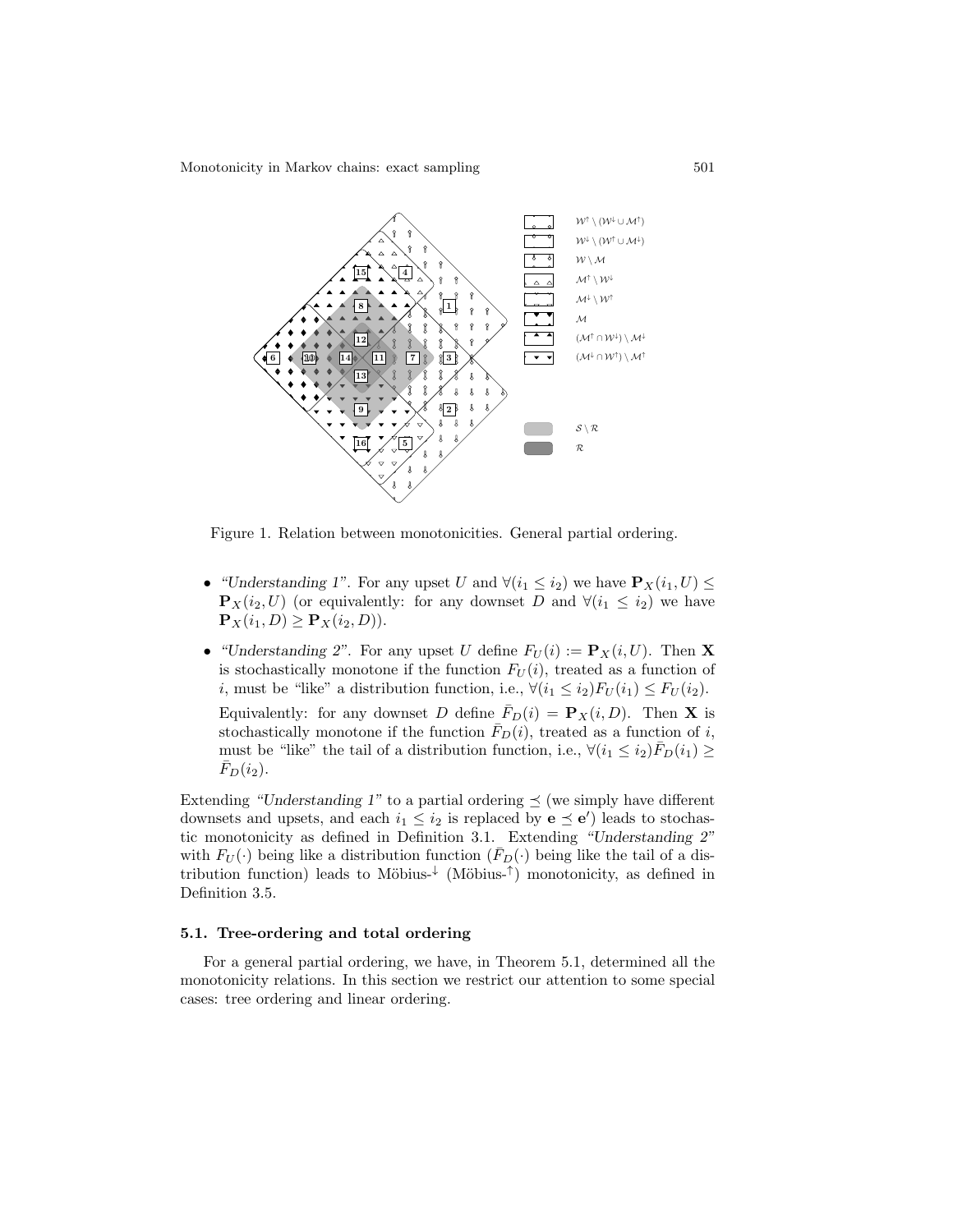Tree ordering. Let us start with a definition of this ordering.

**Definition 5.1.** A partial ordering  $\leq$  on E is called a tree ordering if there exists a maximum (which has no predecessor) and every other (non-maximal) state e has exactly one predecessor.

This definition affords a straightforward algorithm for inverting the matrix  $C = \mathbb{1}(\mathbf{e}_i \preceq \mathbf{e}_i)$ . For a column corresponding to the state e, it is enough to subtract the columns corresponding to the successors of e. We obtain the matrix

$$
\mu(\mathbf{e}_i, \mathbf{e}_j) = \begin{cases}\n1 & \text{if } \mathbf{e}_i = \mathbf{e}_j, \\
-1 & \text{if } \mathbf{e}_i^+ = \mathbf{e}_j, \\
0 & \text{otherwise.} \n\end{cases}
$$
\n(5.7)

**Theorem 5.2.** Let **X** be a Markov chain on  $\mathbb{E}$  with a tree ordering  $\preceq$ . Then the following statements are equivalent.

- (i)  $\mathbf{X} \in \mathcal{S}$
- (ii)  $X \in \mathcal{R}$
- (iii)  $\mathbf{X} \in \mathcal{M}^{\downarrow}$
- $(iv) \mathbf{X} \in \mathcal{W}^{\downarrow}$

Proof.

• (i)  $\iff$  (ii)

Implication (ii)  $\Rightarrow$  (i) follows from implication 1 of Theorem 5.1, whereas  $(i) \Rightarrow (ii)$  follows from Theorem 4.3 in [12].

 $\bullet$  (iii)  $\iff$  (iv)

Implication (iii)  $\Rightarrow$  (iv) follows from implication 5 of Theorem 5.1. To show  $(iv) \Rightarrow (iii)$  we assume Möbius- $\overline{\phantom{a}}$  monotonicity, i.e., we have (the Möbius function given in Eq.  $(5.7)$ 

$$
\forall (\mathbf{e}_i, \mathbf{e}_j \in \mathbb{E}) \quad 0 \leq \mathbf{P}(\mathbf{e}_i, \{\mathbf{e}_j\}^{\downarrow}) - \mathbf{P}(\mathbf{e}_i^+, \{\mathbf{e}_j\}^{\downarrow}) = \sum_{\mathbf{e} \succeq \mathbf{e}_i} \mu(\mathbf{e}_i, \mathbf{e}) \mathbf{P}(\mathbf{e}, \{\mathbf{e}_j\}^{\downarrow}),
$$

which is exactly weak- $\frac{1}{2}$  monotonicity.

• (i)  $\iff$  (iv)

Implication (i)  $\Rightarrow$  (iv) follows from implication 3 of Theorem 5.1. To show  $(iv) \Rightarrow (i)$ , note that any downset D can be written as a disjoint union of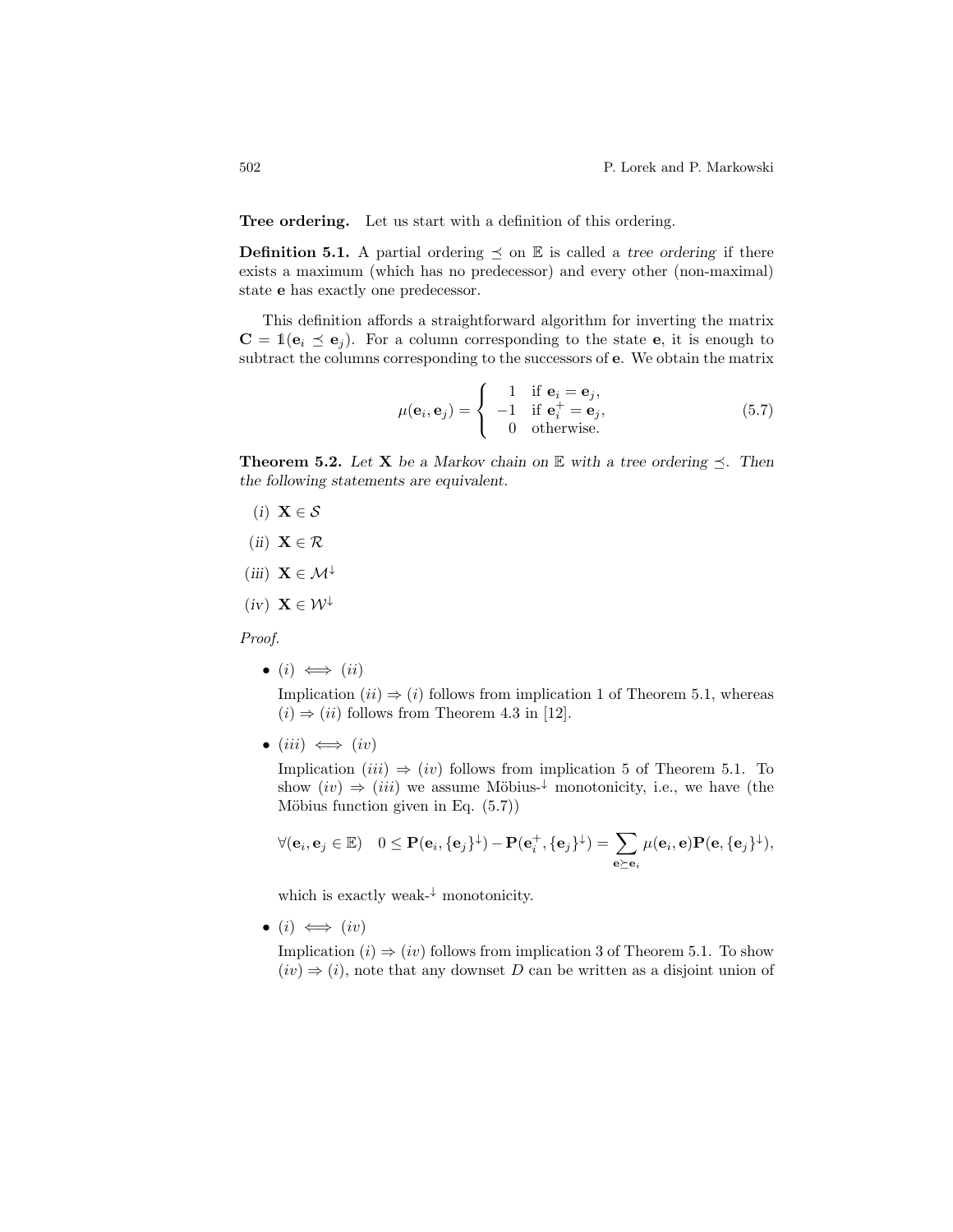sets of the form  $\{e_k\}^{\downarrow}$ , i.e.,  $D = \bigcup_{k \in K} \{e_k\}^{\downarrow}$  for some  $K \subseteq \mathbb{E}$ . For any  $e_k$ , weak-<sup> $\downarrow$ </sup> monotonicity implies that  $\mathbf{P}(\mathbf{e}_i, {\{\mathbf{e}_k\}}^\downarrow) - \mathbf{P}(\mathbf{e}_i^+, {\{\mathbf{e}_k\}}^\downarrow) \geq 0$ , thus

$$
\mathbf{P}(\mathbf{e}_i, D) - \mathbf{P}(\mathbf{e}_i^+, D) = \sum_{k \in K} \left( \mathbf{P}(\mathbf{e}_i, \{\mathbf{e}_k\}^{\downarrow}) - \mathbf{P}(\mathbf{e}_i^+, \{\mathbf{e}_k\}^{\downarrow}) \right) \ge 0,
$$

which implies stochastic monotonicity.

 $\Box$ 

The monotonicity relations for tree-ordering are summarized in Figure 2. The examples numbered 17, 18, 19 and 20 are given in Appendix A.



Figure 2. Relation between monotonicities. Tree-like ordering.

**Total ordering.** For this ordering let us denote the elements of state space  $E$ by  $\{1, \ldots, M\}$ . The Möbius function is following:

$$
\mu(i,j) = \begin{cases}\n1 & \text{if } j = i, \\
-1 & \text{if } j = i + 1, \\
0 & \text{otherwise,} \n\end{cases}
$$
\n(5.8)

with ones on the diagonal and minus ones directly above it. For this ordering, we have the following lemma.

**Lemma 5.1.** Let **X** be a Markov chain on  $E$  with total ordering  $\preceq := \leq$ . Then all the monotonicities  $S, R, M^{\uparrow}, M^{\downarrow}, W^{\uparrow}, W^{\downarrow}$  are equivalent.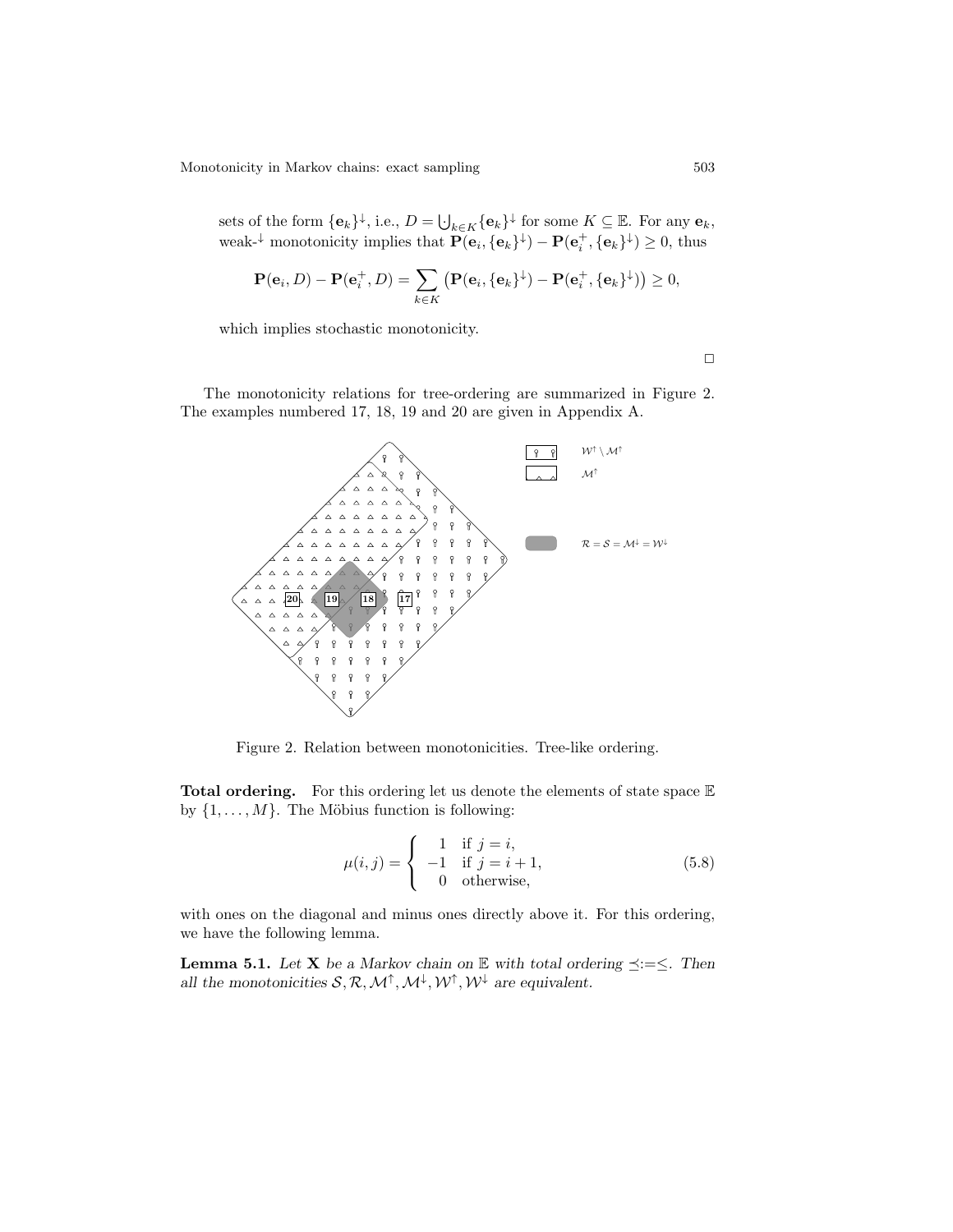*Proof.* By Theorem 5.2 it is enough to show that  $W^{\uparrow}$  is equivalent to  $W^{\downarrow}$  and that  $W^{\uparrow} \Rightarrow M^{\uparrow}$ . For a total ordering, all upsets are of the form  $\{k\}^{\uparrow} =$  $\{k, \ldots, M\}$  and all downsets are of the form  $\{k\}^{\downarrow} = \{1, \ldots, k\}$ . Hence (since the complement of a downset is an upset and vice versa), they are equivalent to each other and actually denote stochastic monotonicity.

Note that

$$
\sum_{k \in \mathbb{E}} \mu(k, i) \mathbf{P}(k, \{j\}^{\uparrow}) = \mathbf{P}(i+1, \{j\}^{\uparrow}) - \mathbf{P}(i, \{j\}^{\uparrow}),
$$

which means that  $W^{\uparrow}$  and  $M^{\uparrow}$  are equivalent.

## 6. Monotonicities and Siegmund duality

As mentioned, strong stationary duality was introduced in [5]. However, a somewhat general recipe for such an SSD was only given in the case when the time reversal was stochastically monotone with respect to a total ordering. In Section 4.3 we recalled the theorem from [24], that for a given ergodic chain  $X$ there exists a strong stationary dual chain  $X^*$  (with the link being a truncated stationary distribution) if and only if the time reversal of  $X$  is Möbius monotone. It turns out that there is a close connection between SSD and another duality. We say that the chain **Z** is a **Siegmund dual** of **X** if for any  $n \geq 0, e_i, e_j \in \mathbb{E}$ we have  $Pr(X_n \leq \mathbf{e}_j | X_0 = \mathbf{e}_i) = Pr(Z_n \geq \mathbf{e}_i | Z_0 = \mathbf{e}_j)$ . Siegmund [29] showed that for a total ordering, such a dual exists if and only if  $X$  is stochastically monotone. Lorek [21] gives an extension to partial orderings (the existence of the minimum and the maximum is required). The main result is that the Siegmund dual exists if and only if the chain is  $M\ddot{\text{o}}bius^{-\downarrow}$  monotone. Moreover, in the latter article it is shown that the SSD from [24] can be constructed in the following three steps: i) Calculate the time reversal of  $X$ ; ii) Calculate its Siegmund dual; iii) Calculate the appropriate Doob h-transform.

The results of this article are relevant for SSD and Siegmund duality. The general constructions of the SSD and the Siegmund dual were unknown for partial orderings. For Siegmund duality, for partially ordered state spaces, it was known that stochastic monotonicity is "not enough." Liggett, in [20] a book on particle systems) writes (p. 87) "having a (reasonable) dual is a much more special property than being monotone, when the state space is not totally ordered." However, we can obtain an SSD or a Siegmund dual for a chain which is not stochastically monotone, such as is shown with the chain with the transition matrix  $P_6$  in Appendix A (the chain is not stochastically monotone, but is both Möbius- $\downarrow$  and Möbius- $\uparrow$  monotone).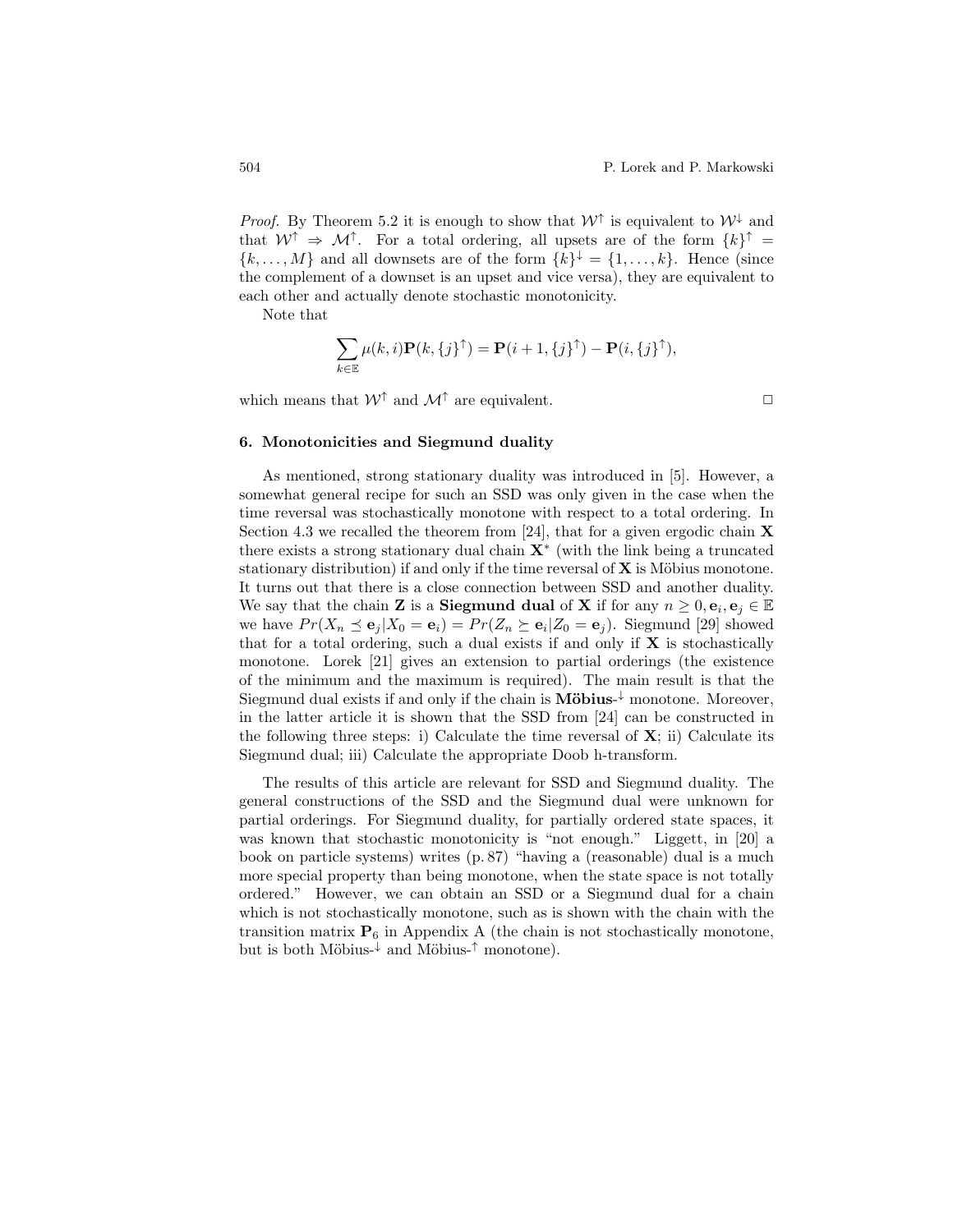# A. Examples

The relations between monotonicities were given in Theorem 5.1 for a general partial ordering and in Theorem 5.2 for a tree ordering. They were summarized in Figures 1 and 2 respectively. In this section we prove (except for Open problem 1) that all the intersections in these figures are non-empty.

Given **P** and **C**, checking all monotonicities except realizable monotonicity is straightforward (it only requires some matrix operations):

- Checking Möbius- $\downarrow$  and Möbius- $\uparrow$  monotonicity is straightforward from Definition 3.5.
- For weak monotonicities we need to precompute the offspring matrix **R**. Let  $\mathbb{O}(\mathbf{e}_i) = \{\mathbf{e} : \mathbf{e}_i \prec \mathbf{e} \text{ and } \exists_{\mathbf{e}_j} (\mathbf{e}_i \prec \mathbf{e}_j \prec \mathbf{e})\}$  be the set of offspring of the state  $\mathbf{e}_i$ . The offspring matrix is defined as  $\mathbf{R} = (\mathbf{R}_{\mathbf{e}_1}^T, \dots, \mathbf{R}_{\mathbf{e}_M}^T)^T$ , where  $\mathbf{R}_{\mathbf{e}_i}$  is the  $|\mathbb{O}(\mathbf{e}_i)| \times |\mathbb{E}|$  matrix such that  $\mathbf{R}_{\mathbf{e}_i}(\mathbf{e}_j, \mathbf{e}_i) = 1$  and  $\mathbf{R}_{\mathbf{e}_i}(\mathbf{e}_j, \mathbf{e}_j) = -1$  for  $\mathbf{e}_j \in \mathbb{O}(\mathbf{e}_i)$ , all other entries being equal to zero. Note that  $\mathbb{O}(\mathbf{e}_i)$  for all  $\mathbf{e}_i \in \mathbb{E}$  and thus the matrix **R** is computed from **C.** Weak-<sup>↑</sup> monotonicity means that all entries of  $\mathbf{RPC}^T$  are nonpositive, whereas weak- $\downarrow$  means that all entries of **RPC** nonnegative.
- For stochastic monotonicity, we additionally need the matrix of all upsets (denoted by  $S$ ) instead of "just" the ordering matrix  $C(S)$  is computed from  $\bf{C}$ ). Stochastic monotonicity means that all entries of  $RPS$  are nonnegative.

We wrote functions in The Julia Language [23] checking all the above monotonicities. The functions require the transition matrix  $P$  and the ordering matrix C. Also, the script checking the above monotonicities of all the examples that follow is available. The proofs concerning realizable monotonicites are given after introducing the examples. Recall that for a tree ordering, realizable monotonicity is equivalent to (among others) stochastic monotonicity, thus checking the latter is enough.

The pairing of the ordering matrices and the transition matrices:

- $C_1$  for processes  $P_3, P_6, P_7, P_{11}, P_{12}, P_{13}, P_{14}, P_{15}, P_{16}$
- $C_2$  for  $P_1, P_2$ ,
- $C_3$  for  $P_4$ ,  $P_5$ ,  $P_8$ ,  $P_9$  and
- $C_4$  for  $P_{17}$ ,  $P_{18}$ ,  $P_{19}$ ,  $P_{20}$ .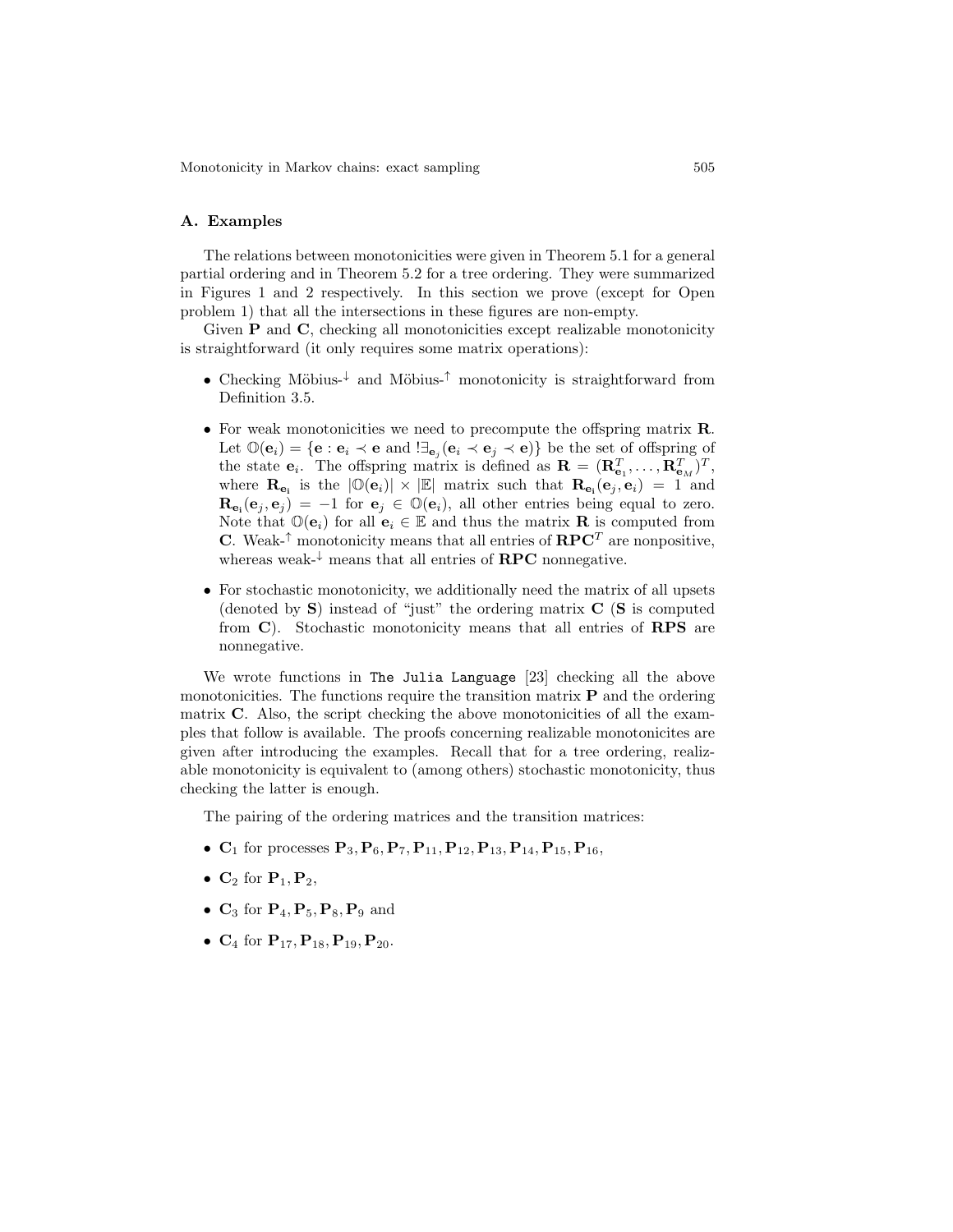Order matrices and Hasse diagrams:

$$
C_1 = \begin{pmatrix} 1 & 1 & 1 & 1 & 1 & 1 \\ 0 & 1 & 0 & 1 & 1 & 1 & 1 \\ 0 & 0 & 1 & 1 & 0 & 1 & 1 \\ 0 & 0 & 0 & 0 & 1 & 1 & 1 \\ 0 & 0 & 0 & 0 & 0 & 1 & 1 \\ 0 & 0 & 0 & 0 & 0 & 1 & 1 \\ 0 & 0 & 1 & 0 & 1 & 1 & 1 & 1 \\ 0 & 0 & 0 & 1 & 0 & 1 & 1 & 1 \\ 0 & 0 & 0 & 0 & 1 & 0 & 1 & 1 \\ 0 & 0 & 0 & 0 & 1 & 0 & 1 & 1 \\ 0 & 0 & 0 & 0 & 0 & 0 & 1 & 1 \\ 0 & 0 & 0 & 0 & 0 & 0 & 1 & 1 \\ 0 & 0 & 0 & 0 & 0 & 0 & 1 & 1 \\ 0 & 0 & 0 & 0 & 0 & 0 & 1 & 1 \\ 0 & 0 & 0 & 0 & 1 & 1 & 1 & 1 \\ 0 & 0 & 0 & 0 & 1 & 1 & 1 & 1 \\ 0 & 0 & 0 & 0 & 1 & 1 & 1 & 1 \\ 0 & 0 & 0 & 0 & 1 & 1 & 1 & 1 \\ 0 & 0 & 0 & 0 & 1 & 0 & 1 & 1 \\ 0 & 0 & 0 & 0 & 1 & 0 & 1 & 1 \\ 0 & 0 & 0 & 0 & 1 & 0 & 1 & 1 \\ 0 & 0 & 0 & 0 & 0 & 1 & 1 & 1 & 1 \\ 0 & 0 & 0 & 0 & 0 & 1 & 1 & 1 & 1 \\ 0 & 0 & 0 & 0 & 0 & 1 & 1 & 1 & 1 \\ 0 & 0 & 0 & 0 & 0 & 1 & 1 & 1 & 1 \\ 0 & 0 & 0 & 0 & 0 & 1 & 1 & 1 & 1 \\ 0 & 0 & 0 & 0 & 0 & 0 & 1 & 1 & 1 \\ 0 & 0 & 0 & 0 & 0 & 0 & 1 & 1 & 1 & 1 \\ 0 & 0 & 0 & 0 & 0 & 0 & 1 & 1 & 1 & 1 \\ 0 & 0 & 0 & 0 & 0 & 0 & 1 & 1 & 1 & 1 \\ 0 & 0 & 0 & 0 & 0
$$

The transition matrices

1.  $W^{\uparrow} \setminus (W^{\downarrow} \cup \mathcal{M}^{\uparrow})$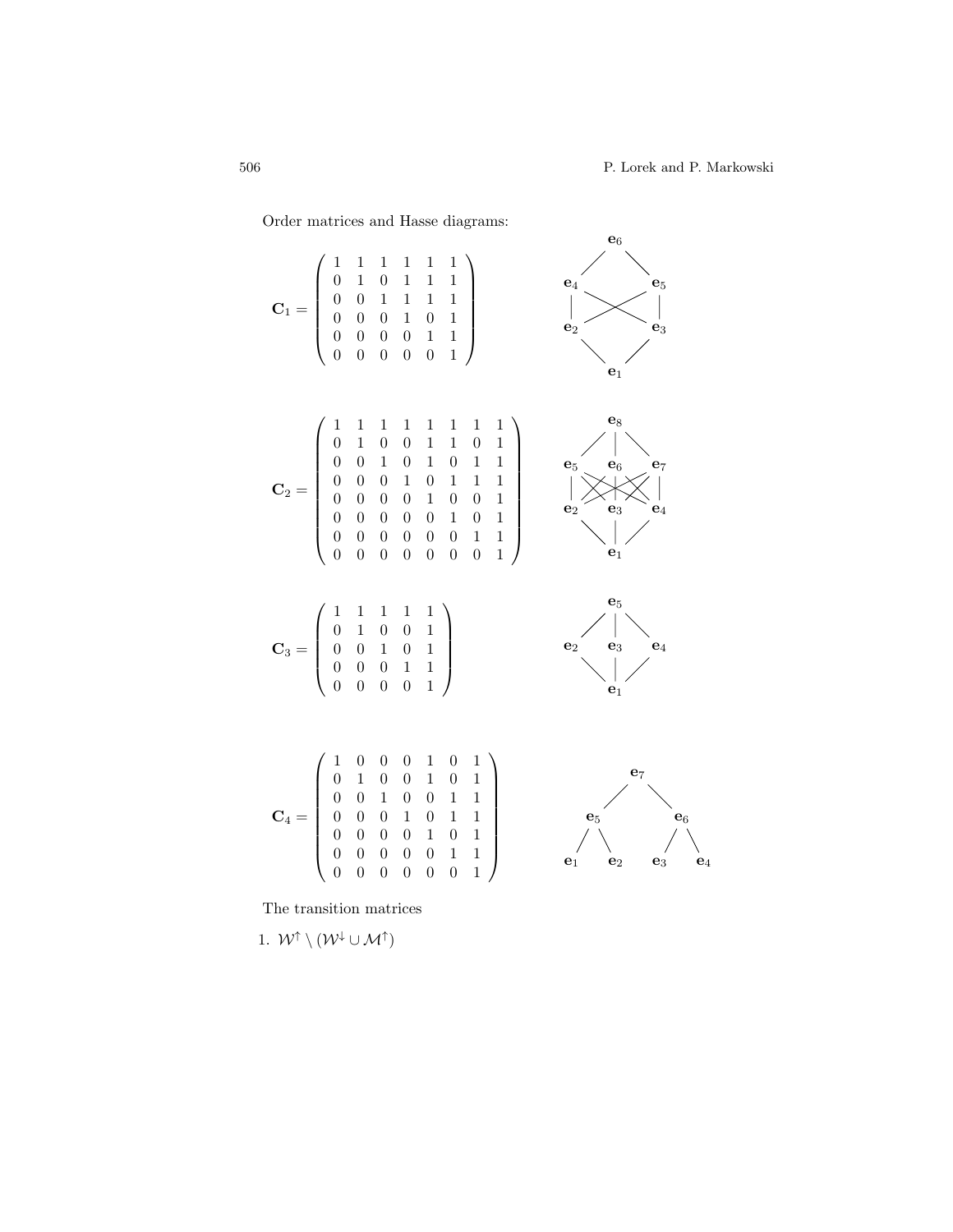$$
\mathbf{P}_1 = \left(\begin{array}{ccccccc} 3/8 & 1/8 & 1/8 & 1/8 & 0 & 1/8 & 1/8 & 0 \\ 1/4 & 1/4 & 0 & 1/8 & 1/8 & 0 & 1/8 & 1/8 \\ 1/4 & 0 & 3/8 & 0 & 0 & 1/4 & 0 & 1/8 \\ 1/4 & 0 & 1/8 & 0 & 1/8 & 1/4 & 1/8 & 1/8 \\ 0 & 1/8 & 1/8 & 0 & 0 & 1/4 & 1/4 & 1/4 \\ 0 & 0 & 1/4 & 1/4 & 0 & 1/8 & 0 & 3/8 \\ 0 & 0 & 1/8 & 1/8 & 1/4 & 1/4 & 1/8 & 1/8 \\ 0 & 0 & 1/8 & 0 & 1/8 & 1/8 & 0 & 5/8 \end{array}\right)
$$

2.  $W^{\downarrow} \setminus (W^{\uparrow} \cup M^{\downarrow})$ 

|         | 5/8      | $\overline{0}$                    |                                 |           | $1/8$ $1/8$ 0 $1/8$ 0 |     |                             |  |
|---------|----------|-----------------------------------|---------------------------------|-----------|-----------------------|-----|-----------------------------|--|
|         | 1/8      |                                   | $1/8$ $1/4$ $1/4$ $1/8$ $1/8$ 0 |           |                       |     | $\theta$                    |  |
|         | 3/8      | $\theta$                          | $1/8$ 0 $1/4$ $1/4$ 0           |           |                       |     | $\hspace{0.1em} 0$          |  |
|         | 1/4      | 1/4                               | $1/4$ 0 0                       |           | $1/8$ $1/8$ 0         |     |                             |  |
| $P_2 =$ |          | $1/8$ $1/8$ $1/4$ $1/8$ 0 $1/8$ 0 |                                 |           |                       |     | 1/4                         |  |
|         | 1/8      | $\overline{0}$                    |                                 | $1/4$ 0 0 | $3/8$ 0               |     | 1/4                         |  |
|         | 1/8      | 1/8                               |                                 | $0 \t1/8$ | $1/8$ 0               | 1/4 | 1/4                         |  |
|         | $\theta$ | 1/8                               | 1/8                             |           |                       |     | $0 \t1/8 \t1/8 \t1/8 \t3/8$ |  |

3.  $W \setminus (M \cup S)$ 

|  |  |  | $\begin{pmatrix} 1/2 & 1/6 & 0 & 1/3 & 0 & 0 \\ 1/3 & 1/6 & 1/6 & 1/3 & 0 & 0 \end{pmatrix}$ |                                                                                                                                                                          |  |
|--|--|--|----------------------------------------------------------------------------------------------|--------------------------------------------------------------------------------------------------------------------------------------------------------------------------|--|
|  |  |  |                                                                                              |                                                                                                                                                                          |  |
|  |  |  |                                                                                              |                                                                                                                                                                          |  |
|  |  |  |                                                                                              |                                                                                                                                                                          |  |
|  |  |  |                                                                                              | $\begin{array}{c cccc} 1/3 & 1/6 & 0 & 1/3 & 1/6 & 0 \\ 1/6 & 1/6 & 1/6 & 0 & 1/6 & 1/3 \\ 1/6 & 0 & 1/6 & 1/6 & 1/3 & 1/6 \\ 0 & 1/6 & 1/3 & 0 & 1/6 & 1/3 \end{array}$ |  |

4.  $\mathcal{M}^{\uparrow} \setminus \mathcal{W}^{\downarrow}$ 

$$
\mathbf{P}_4 = \left(\begin{array}{cccc} 2/5 & 1/5 & 1/5 & 1/5 & 0 \\ 2/5 & 1/5 & 1/5 & 1/5 & 0 \\ 0 & 2/5 & 2/5 & 1/5 & 0 \\ 0 & 2/5 & 1/5 & 2/5 & 0 \\ 0 & 1/5 & 2/5 & 0 & 2/5 \end{array}\right)
$$

5.  $\mathcal{M}^{\downarrow} \setminus \mathcal{W}^{\uparrow}$ 

$$
\mathbf{P}_5 = \left(\begin{array}{cccc} 2/5 & 0 & 2/5 & 1/5 & 0 \\ 0 & 2/5 & 1/5 & 2/5 & 0 \\ 0 & 1/5 & 2/5 & 2/5 & 0 \\ 0 & 1/5 & 1/5 & 1/5 & 2/5 \\ 0 & 1/5 & 1/5 & 1/5 & 2/5 \end{array}\right)
$$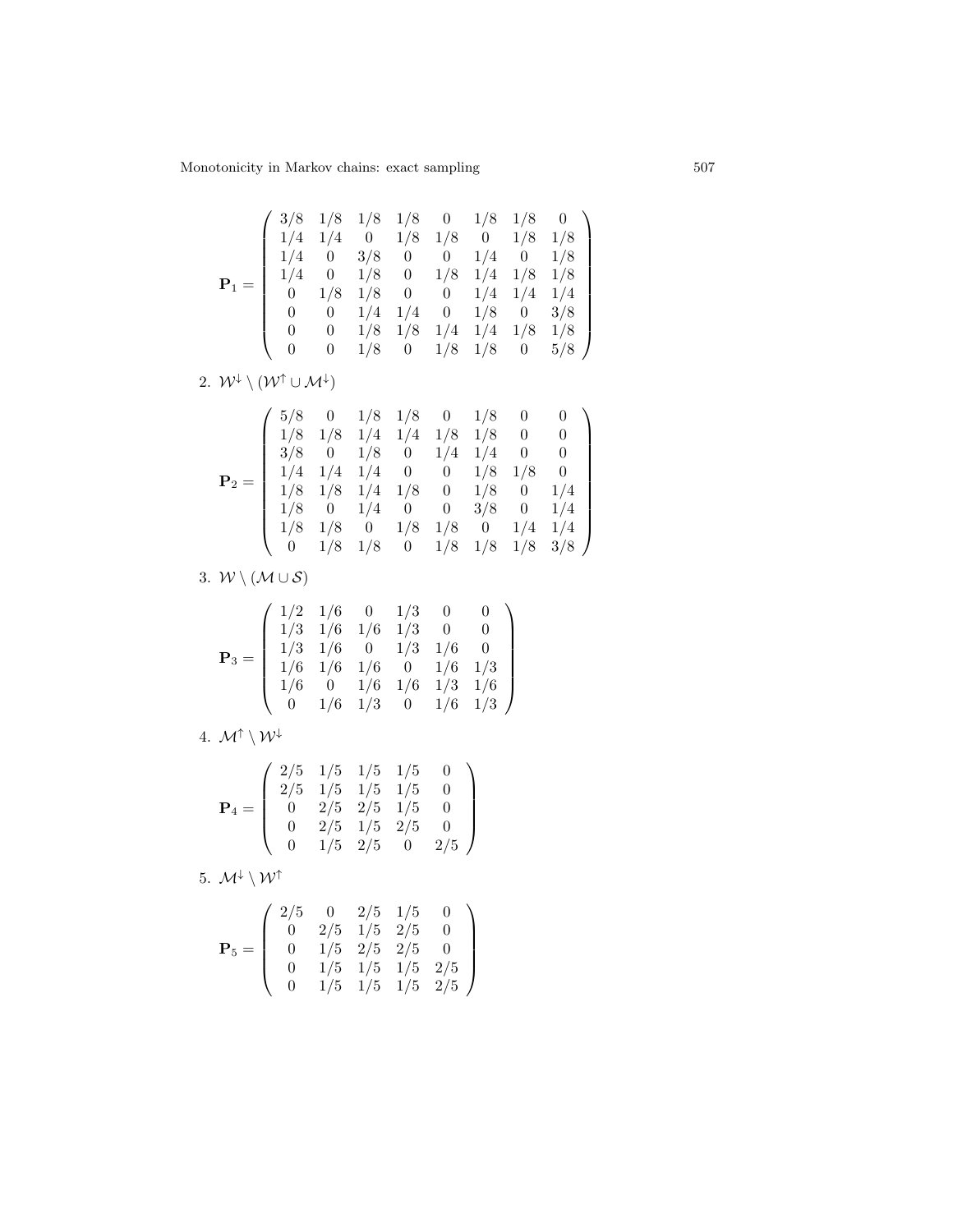6.  $M \setminus S$ 

$$
\mathbf{P}_6 = \left(\begin{array}{cccccc} 17/24 & 0 & 0 & 1/8 & 1/8 & 1/24 \\ 1/8 & 5/16 & 5/16 & 1/12 & 1/12 & 1/12 \\ 1/8 & 5/16 & 5/16 & 1/12 & 1/12 & 1/12 \\ 1/12 & 1/12 & 1/12 & 5/16 & 5/16 & 1/8 \\ 1/12 & 1/12 & 1/12 & 5/16 & 5/16 & 1/8 \\ 1/24 & 1/8 & 1/8 & 0 & 0 & 17/24 \end{array}\right)
$$

7.  $S \setminus (\mathcal{M}^{\uparrow} \cup \mathcal{M}^{\downarrow} \cup \mathcal{R})$ 

|  | $1/3$ $1/3$ $1/3$ 0                                                                 |     | $\theta$ |                               |
|--|-------------------------------------------------------------------------------------|-----|----------|-------------------------------|
|  | $1/3$ $1/3$ 0                                                                       | 1/3 | 0        |                               |
|  |                                                                                     |     |          |                               |
|  | $\begin{array}{ccc} 1/3 & 0 & 1/3 & 1/3 & 0 \\ 0 & 1/3 & 1/3 & 1/3 & 0 \end{array}$ |     |          |                               |
|  |                                                                                     |     |          | $1/6$ $1/6$ $1/6$ $1/6$ $1/3$ |
|  |                                                                                     |     |          | $1/6$ $1/6$ $1/6$ $1/6$ $1/3$ |

8.  $S \cap M^{\uparrow} \setminus (M^{\downarrow} \cup \mathcal{R})$ 

|         |                                                                                                                      |                                                                                                   | $\hspace{0.1em} 0$ |  |
|---------|----------------------------------------------------------------------------------------------------------------------|---------------------------------------------------------------------------------------------------|--------------------|--|
|         |                                                                                                                      | $\frac{2}{5}$ $\frac{1}{5}$ $\frac{1}{5}$ $\frac{1}{5}$ $\frac{1}{5}$ $\frac{1}{5}$ $\frac{1}{5}$ |                    |  |
| $P_8 =$ |                                                                                                                      |                                                                                                   |                    |  |
|         |                                                                                                                      |                                                                                                   |                    |  |
|         | $\begin{array}{c ccccc} 2/5 & 0 & 1/5 & 1/5 & 1/5 \ 1/5 & 1/5 & 2/5 & 1/5 & 0 \ 0 & 2/5 & 1/5 & 0 & 2/5 \end{array}$ |                                                                                                   |                    |  |

9.  $S \cap M^{\downarrow} \setminus (M^{\uparrow} \cup \mathcal{R})$ 

|                | 1/2/5 |                                                                                                                       |                                                                             |                           |  |
|----------------|-------|-----------------------------------------------------------------------------------------------------------------------|-----------------------------------------------------------------------------|---------------------------|--|
|                |       |                                                                                                                       | $\begin{array}{ccc} 0 & 1/5 & 2/5 & 0 \\ 1/5 & 2/5 & 1/5 & 1/5 \end{array}$ | 1/5                       |  |
| ${\bf P}_9=\ $ | 1/5   |                                                                                                                       |                                                                             |                           |  |
|                |       | $\frac{1}{5}$ $\frac{1}{5}$ $\frac{1}{5}$ $\frac{0}{1}{5}$ $\frac{2}{5}$<br>$\frac{1}{5}$ $\frac{1}{5}$ $\frac{2}{5}$ |                                                                             |                           |  |
|                |       |                                                                                                                       |                                                                             | $1/5$ $1/5$ $1/5$ $2/5$ / |  |

10. Aforementioned open problem.

11.  $\mathcal{R} \setminus (\mathcal{M}^{\uparrow} \cup \mathcal{M}^{\downarrow})$ 

$$
\mathbf{P}_{11} = \left(\begin{array}{cccc} 1/3 & 1/6 & 1/6 & 1/6 & 1/6 & 0 \\ 1/6 & 1/6 & 1/6 & 1/6 & 1/6 & 1/6 \\ 1/6 & 1/6 & 1/6 & 1/6 & 1/6 & 1/6 \\ 1/6 & 1/6 & 1/6 & 1/6 & 1/6 & 1/6 \\ 1/6 & 1/6 & 1/6 & 1/6 & 1/6 & 1/6 \\ 0 & 1/6 & 1/6 & 1/6 & 1/6 & 1/3 \end{array}\right)
$$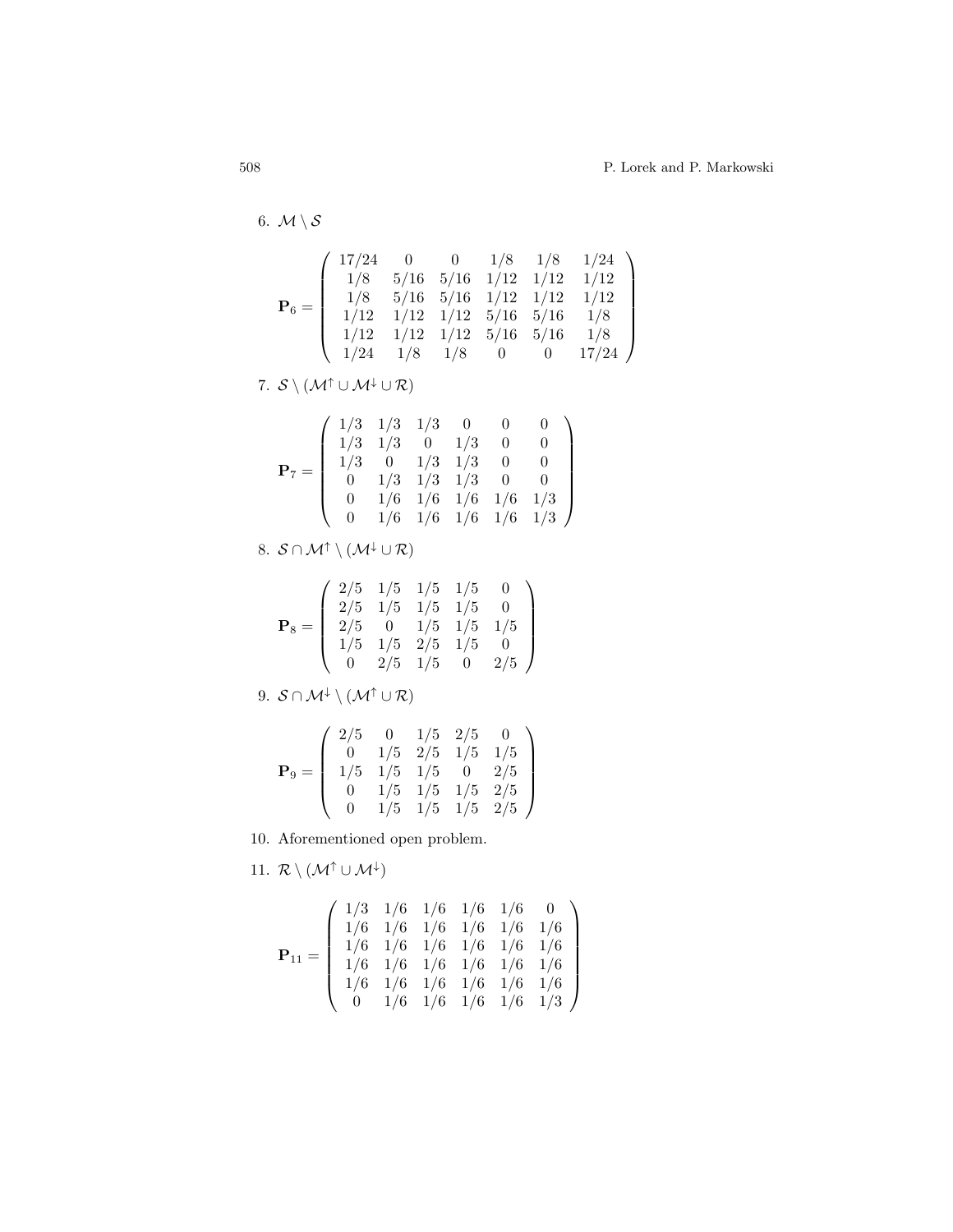12.  $\mathcal{R} \cap \mathcal{M}^{\uparrow} \setminus \mathcal{M}^{\downarrow}$  ${\bf P}_{12} =$  $\binom{1/6}{1/6}$   $\frac{1}{6}$   $\frac{1}{6}$   $\frac{1}{6}$   $\frac{1}{6}$   $\frac{1}{6}$  $\overline{\phantom{a}}$ 1/6 1/6 1/6 1/6 1/6 1/6 1/6 1/6 1/6 1/6 1/6 1/6 1/6 1/6 1/6 1/6 1/6 1/6 1/6 1/6 1/6 1/6 1/6 1/6 0 1/3 1/6 1/6 1/6 1/6  $\setminus$  $\begin{array}{c} \hline \end{array}$ 

13.  $\mathcal{R} \cap \mathcal{M}^{\downarrow} \setminus \mathcal{M}^{\uparrow}$ 

| $\mathbf{P}_{13}$ |  |  |                                                                                                                                                                                                                                                                                 |
|-------------------|--|--|---------------------------------------------------------------------------------------------------------------------------------------------------------------------------------------------------------------------------------------------------------------------------------|
|                   |  |  |                                                                                                                                                                                                                                                                                 |
|                   |  |  |                                                                                                                                                                                                                                                                                 |
|                   |  |  |                                                                                                                                                                                                                                                                                 |
|                   |  |  | $\left( \begin{array}{ccccccc} 1/6 & 1/6 & 1/6 & 1/6 & 1/3 & 0 \\ 1/6 & 1/6 & 1/6 & 1/6 & 1/6 & 1/6 \\ 1/6 & 1/6 & 1/6 & 1/6 & 1/6 & 1/6 \\ 1/6 & 1/6 & 1/6 & 1/6 & 1/6 & 1/6 \\ 1/6 & 1/6 & 1/6 & 1/6 & 1/6 & 1/6 \\ 1/6 & 1/6 & 1/6 & 1/6 & 1/6 & 1/6 \\ \end{array} \right)$ |

14. R ∩ M

|  |  |  | $\left.\begin{array}{rrrr} 1/6 & 1/6 & 1/6 & 1/6 & 1/6 & 1/6 \\ 1/6 & 1/6 & 1/6 & 1/6 & 1/6 & 1/6 \end{array}\right)$  |
|--|--|--|------------------------------------------------------------------------------------------------------------------------|
|  |  |  |                                                                                                                        |
|  |  |  | $\begin{array}{ccc} 1/6 & 1/6 & 1/6 & 1/6 & 1/6 & 1/6 \\ 1/6 & 1/6 & 1/6 & 1/6 & 1/6 & 1/6 \\ \end{array}$             |
|  |  |  |                                                                                                                        |
|  |  |  | $\left( \begin{array}{ccc} 1/6 & 1/6 & 1/6 & 1/6 & 1/6 & 1/6 \\ 1/6 & 1/6 & 1/6 & 1/6 & 1/6 & 1/6 \end{array} \right)$ |

15.  $W^{\downarrow} \cap M^{\uparrow} \setminus (M^{\downarrow} \cup \mathcal{S})$ 

|            | (17/24 0)                                |  |                             |                                   | 0 $1/8$ $1/8$ $1/24$                       |
|------------|------------------------------------------|--|-----------------------------|-----------------------------------|--------------------------------------------|
| $P_{15} =$ | 1/8                                      |  |                             |                                   | $5/16$ $5/16$ $1/12$ $1/12$ $1/12$         |
|            | 1/8                                      |  | $5/16$ $5/16$ $1/12$ $1/12$ |                                   | 1/12                                       |
|            | $1/12$ $1/12$ $1/12$ $5/16$ $5/16$ $1/8$ |  |                             |                                   |                                            |
|            | 1/12                                     |  |                             | $1/12$ $1/12$ $5/16$ $5/16$ $1/8$ |                                            |
|            |                                          |  |                             |                                   | $1/24$ $1/16$ $1/16$ $1/16$ $1/16$ $17/24$ |

16.  $W^{\dagger} \cap M^{\downarrow} \setminus (M^{\dagger} \cup S)$ 

$$
\mathbf{P}_{16} = \left(\begin{array}{cccc} 17/24 & 1/16 & 1/16 & 1/16 & 1/16 & 1/24 \\ 1/8 & 5/16 & 5/16 & 1/12 & 1/12 & 1/12 \\ 1/8 & 5/16 & 5/16 & 1/12 & 1/12 & 1/12 \\ 1/12 & 1/12 & 1/12 & 5/16 & 5/16 & 1/8 \\ 1/12 & 1/12 & 1/12 & 5/16 & 5/16 & 1/8 \\ 1/24 & 1/8 & 1/8 & 0 & 0 & 17/24 \end{array}\right)
$$

Examples 17–20 deal with tree-ordering.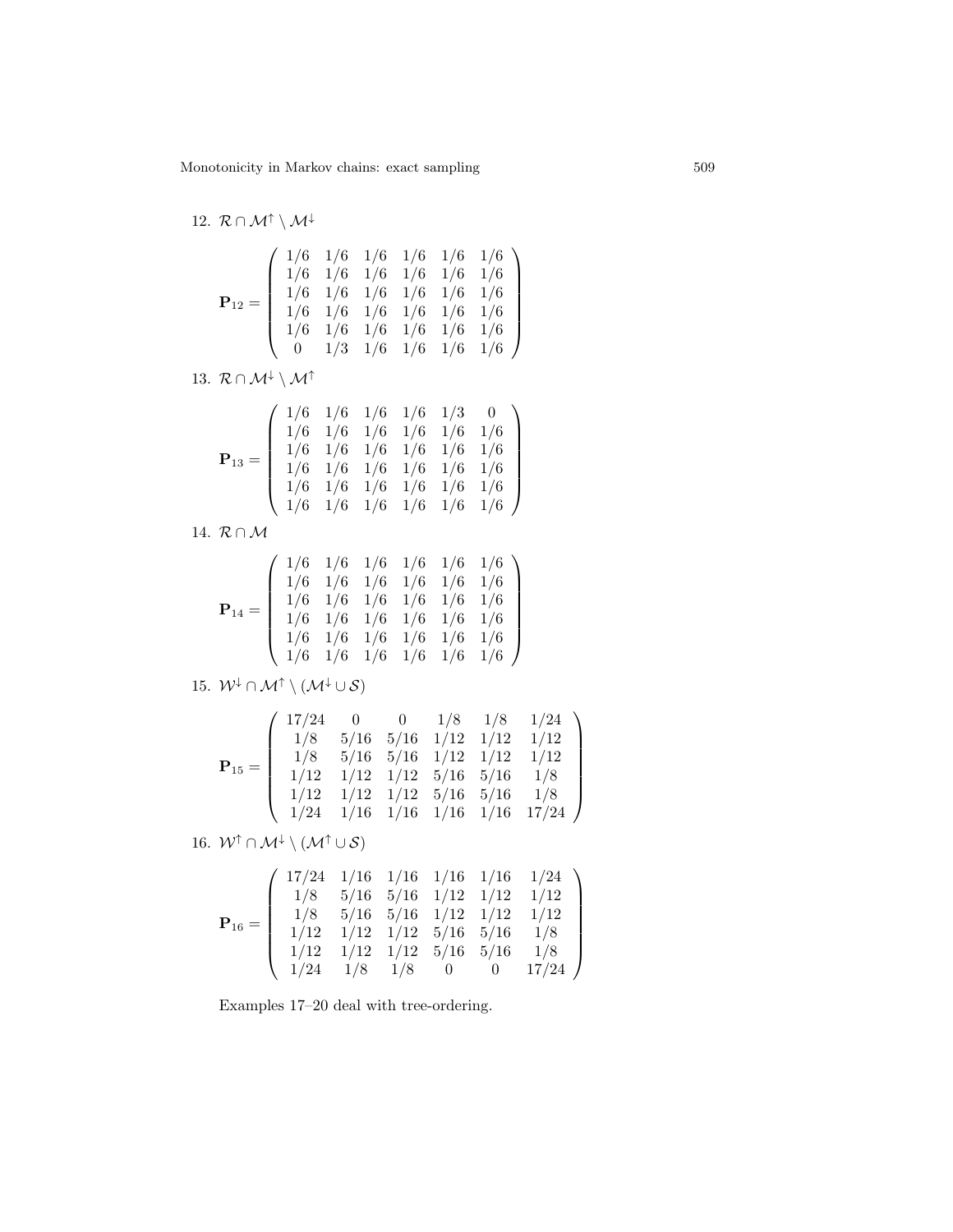17. 
$$
\mathcal{W}^{\uparrow} \setminus \mathcal{S}
$$

$$
\mathbf{P}_{17} = \begin{pmatrix} 1/2 & 1/2 & 0 & 0 & 0 & 0 & 0 \\ 0 & 0 & 1/2 & 1/2 & 0 & 0 & 0 \\ 1/2 & 1/2 & 0 & 0 & 0 & 0 & 0 \\ 0 & 0 & 1/2 & 1/2 & 0 & 0 & 0 \\ 0 & 0 & 0 & 0 & 1/2 & 1/2 & 0 \\ 0 & 0 & 0 & 0 & 1/2 & 1/2 & 0 \\ 0 & 0 & 0 & 0 & 1/2 & 1/2 & 0 \end{pmatrix}.
$$

18.  $S \setminus \mathcal{M}^{\uparrow}$ 

$$
\mathbf{P_{18}} = \begin{pmatrix} 1/7 & 1/7 & 1/7 & 1/7 & 1/7 & 1/7 & 1/7 \\ 1/7 & 1/7 & 1/7 & 1/7 & 1/7 & 1/7 & 1/7 \\ 1/7 & 1/7 & 1/7 & 1/7 & 1/7 & 1/7 & 1/7 \\ 1/7 & 1/7 & 1/7 & 1/7 & 1/7 & 1/7 & 1/7 \\ 1/7 & 1/7 & 1/7 & 1/7 & 1/7 & 1/7 & 1/7 \\ 1/7 & 1/7 & 1/7 & 1/7 & 1/7 & 1/7 & 1/7 \\ 1/7 & 1/7 & 1/7 & 1/7 & 1/7 & 1/7 & 1/7 \end{pmatrix}.
$$

19.  $W^{\dagger} \cap S \cap M^{\dagger}$ 

20.  $\mathcal{M}^{\uparrow} \setminus \mathcal{S}$ 

$$
\mathbf{P}_{19} = \begin{pmatrix} 1 & 0 & 0 & 0 & 0 & 0 & 0 \\ 0 & 1 & 0 & 0 & 0 & 0 & 0 \\ 0 & 0 & 1 & 0 & 0 & 0 & 0 \\ 0 & 0 & 0 & 1 & 0 & 0 & 0 \\ 0 & 0 & 0 & 0 & 1 & 0 & 0 \\ 0 & 0 & 0 & 0 & 0 & 1 & 0 \\ 0 & 0 & 0 & 0 & 0 & 0 & 1 \end{pmatrix}
$$

$$
\mathbf{P}_{20} = \begin{pmatrix} 1/2 & 1/2 & 0 & 0 & 0 & 0 & 0 \\ 0 & 0 & 1/2 & 1/2 & 0 & 0 & 0 \\ 1/2 & 1/2 & 0 & 0 & 0 & 0 & 0 \\ 0 & 0 & 1/2 & 1/2 & 0 & 0 & 0 \\ 0 & 0 & 1/2 & 1/2 & 0 & 0 & 0 \end{pmatrix}
$$

| $\mathbf{P}_{20} = \begin{bmatrix} 0 \\ 0 \end{bmatrix}$ |                                                                                                                                                                                                 |  |  |  |  |
|----------------------------------------------------------|-------------------------------------------------------------------------------------------------------------------------------------------------------------------------------------------------|--|--|--|--|
|                                                          |                                                                                                                                                                                                 |  |  |  |  |
|                                                          |                                                                                                                                                                                                 |  |  |  |  |
|                                                          | $\begin{bmatrix} 0 & 0 & 1/2 & 1/2 & 0 & 0 & 0 & 0 \ 1/2 & 1/2 & 0 & 0 & 0 & 0 & 0 \ 0 & 0 & 1/2 & 1/2 & 0 & 0 & 0 \ 0 & 0 & 0 & 0 & 1/2 & 1/2 & 0 \ 0 & 0 & 0 & 0 & 0 & 0 & 1 \end{bmatrix}$ . |  |  |  |  |

As already stated, checking all monotonicities except realizable monotonicity can be done automatically on a computer. Note that if the chain is not stochastically monotone, then it cannot be realizable monotone. That is why we only need to prove that

 $\bullet\,$  The chains with the transition matrices  ${\bf P}_{11}, {\bf P}_{12}, {\bf P}_{13}, {\bf P}_{14}$  are realizable monotone.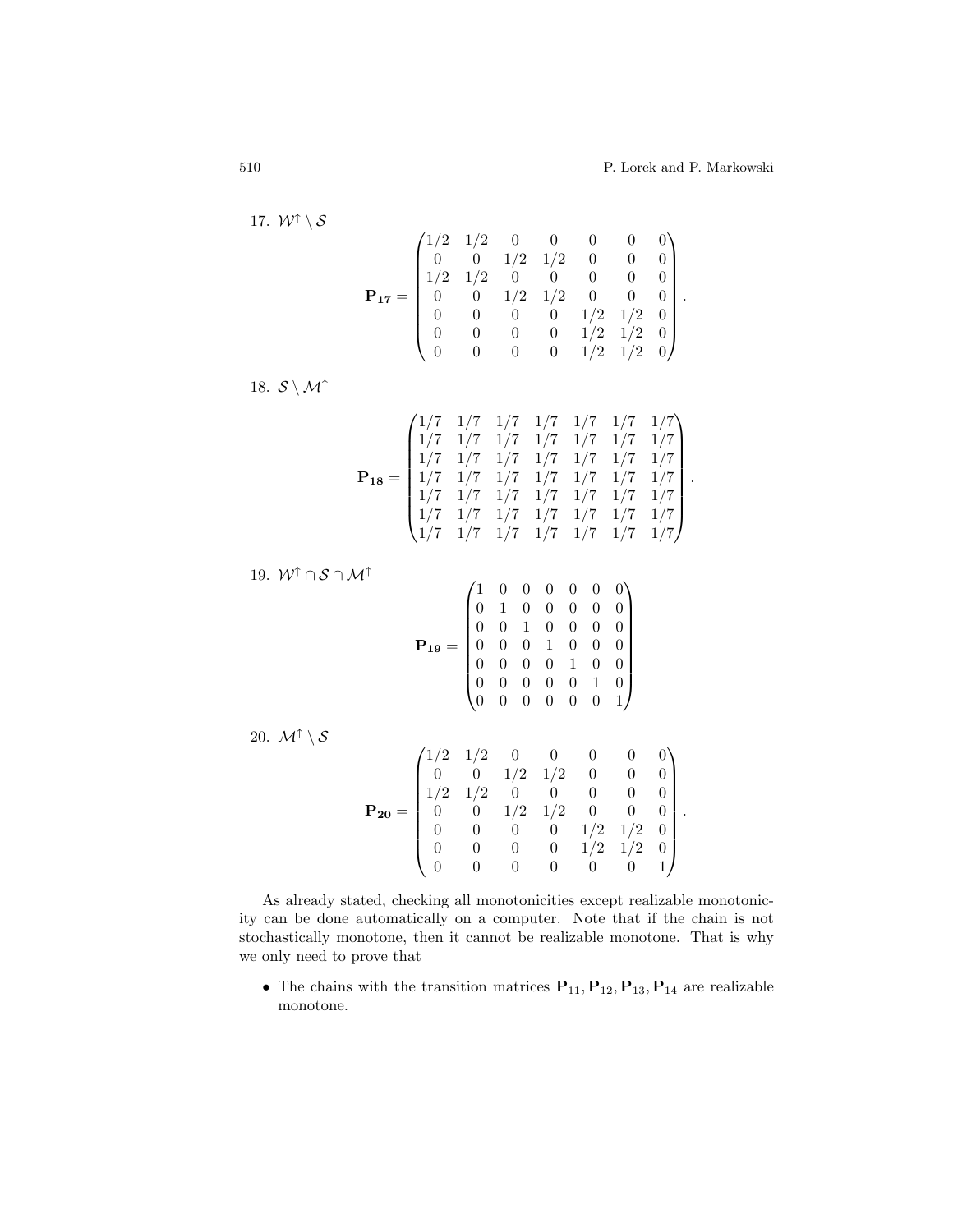• The chains with the transition matrices  $P_7, P_8, P_9$  are not realizable monotone.

To prove realizable monotonicity it is enough to provide a monotone update rule, whereas showing that a given chain is not realizable monotone (i.e., that no monotone update function exists) is more challenging.

Monotone update rules for the chains with the transition matrices  $\mathbf{P_{11}}, \mathbf{P_{12}}, \mathbf{P_{13}}$  and  $\mathbf{P_{14}}, \quad \text{For } \bigcup_{i=1}^{6} A_i = [0, 1]$  and  $P(U \in A_i) = 1/6$  for  $i =$ 1,...,6 and  $U \sim Unif[0,1]$  the following functions are monotone w.r.t. the partial ordering defined by  $C_1$ .

• 
$$
P_{11}
$$
  
\n
$$
\phi(\mathbf{e}_j, u) = \mathbf{e}_i \text{ if } u \in A_i, \text{ for } i = 1, ..., 6, j = 2, ..., 5,
$$
\n
$$
\phi(\mathbf{e}_1, u) = \begin{cases}\n\mathbf{e}_1 & \text{if } u \in A_6, \\
\mathbf{e}_i & \text{if } u \in A_i, i = 1, ..., 5, \\
\mathbf{e}_6 & \text{if } u \in A_1, \\
\mathbf{e}_i & \text{if } u \in A_i, i = 2, ..., 6.\n\end{cases}
$$

 $\bullet$  P<sub>12</sub>

$$
\phi(\mathbf{e}_j, u) = \mathbf{e}_i \quad \text{if } u \in A_i, \text{for } i = 1, \dots, 6, j = 1, \dots, 5,
$$

$$
\phi(\mathbf{e}_6, u) = \begin{cases} \mathbf{e}_6 & \text{if } u \in A_1, \\ \mathbf{e}_i & \text{if } u \in A_i, i = 2, \dots, 6. \end{cases}
$$

 $\bullet$  P<sub>13</sub>

$$
\phi(\mathbf{e}_j, u) = \mathbf{e}_i \quad \text{if } u \in A_i, \text{for } i = 1, \dots, 6, j = 2, \dots, 6,
$$

$$
\phi(\mathbf{e}_1, u) = \begin{cases} \mathbf{e}_1 & \text{if } u \in A_6, \\ \mathbf{e}_i & \text{if } u \in A_i, i = 1, \dots, 5. \end{cases}
$$

•  $P_{14} \phi(e_j, u) = e_i$  if  $u \in A_i$ , for  $i = 1, ..., 6, j = 1, ..., 6$ .

Proofs that  $P_7, P_8, P_9$  are not realizable monotone w.r.t. the partial ordering defined by  $C_1$ .

• The transition matrix  $P_7$ .

The idea of the proof is the following: we try to construct a monotone update function  $\phi$  and deduce a contradiction. Start with defining an arbitrary update function at state  $\mathbf{e}_1$ :  $\phi(\mathbf{e}_1, u) = \mathbf{e}_i$  if  $u \in A_i, i = 1, 2, 3$ , for  $\bigcup_{i=1}^{3} A_i = [0, 1], P(U \in A_i) = 1/3, i = 1, 2, 3 \text{ and } U \sim Unif[0, 1].$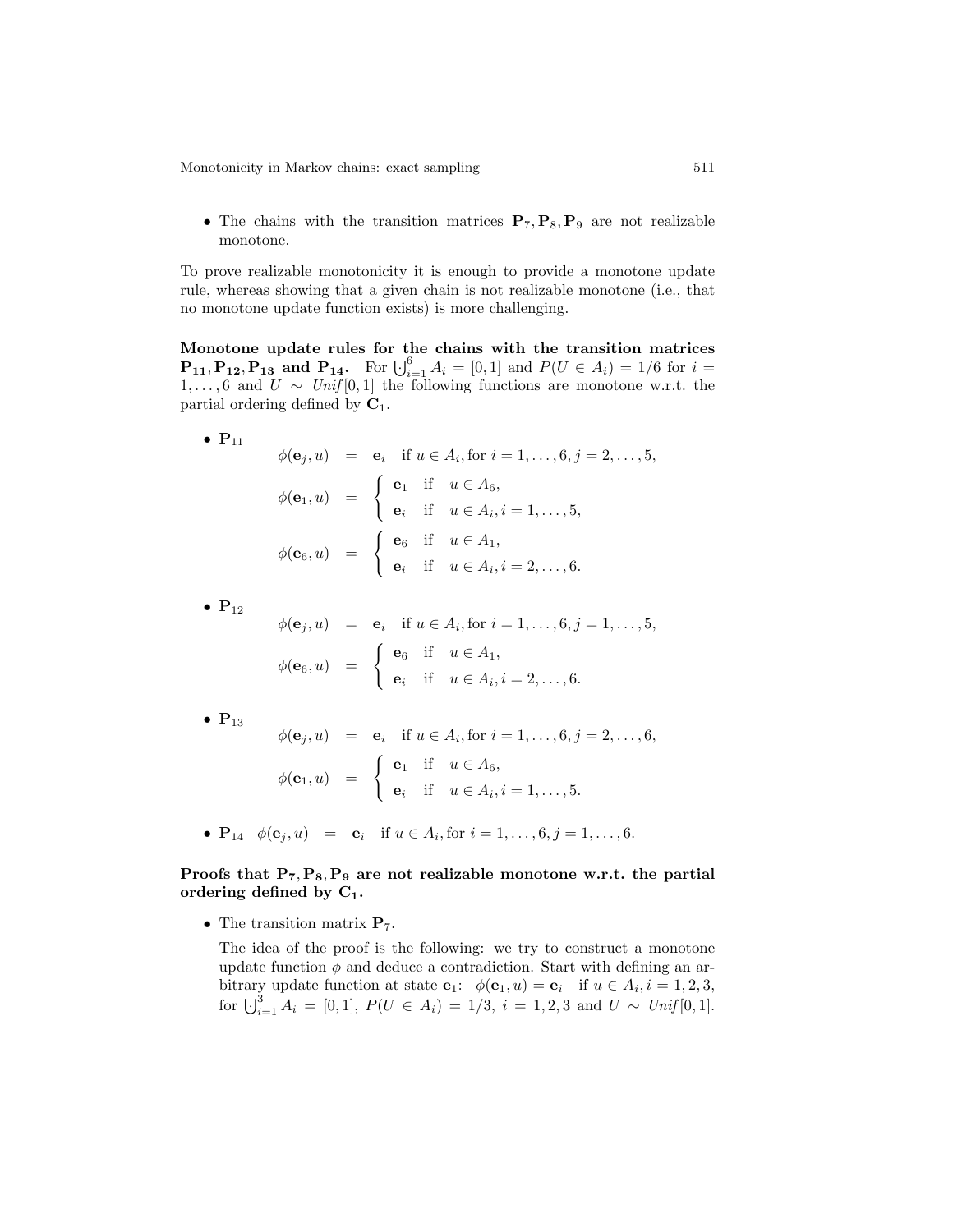Since  $e_1 \preceq e_2$  we have the following requirements for  $\phi(e_2, \cdot)$ : namely  $\phi(\mathbf{e}_2, u) \succeq \mathbf{e}_i$  for  $u \in A_i, i = 1, 2, 3$ . Thus the function is uniquely determined:  $\epsilon$ 

$$
\phi(\mathbf{e}_2, u) = \begin{cases} \mathbf{e}_1 & \text{if } u \in A_1, \\ \mathbf{e}_2 & \text{if } u \in A_2, \\ \mathbf{e}_4 & \text{if } u \in A_3. \end{cases}
$$

Similarly, since  $\mathbf{e}_1 \preceq \mathbf{e}_3$ , we conclude that

$$
\phi(\mathbf{e}_3, u) = \begin{cases} \mathbf{e}_1 & \text{if } u \in A_1, \\ \mathbf{e}_3 & \text{if } u \in A_3, \\ \mathbf{e}_4 & \text{if } u \in A_2. \end{cases}
$$

Also, since  $\mathbf{e}_2 \preceq \mathbf{e}_4$ , we conclude that

$$
\phi(\mathbf{e}_4, u) = \begin{cases} \mathbf{e}_2 & \text{if } u \in A_2, \\ \mathbf{e}_3 & \text{if } u \in A_1, \\ \mathbf{e}_4 & \text{if } u \in A_3. \end{cases}
$$

But this function is not monotone, since for  $u \in A_2$  we have  $\phi(\mathbf{e}_3, u) =$  $\mathbf{e}_4 \npreceq \mathbf{e}_2 = \phi(\mathbf{e}_4, u).$ 

• The transition matrices  $\mathbf{P}_8$  and  $\mathbf{P}_9$ .

The idea of the proof is similar to the previous case. It will be done only for  $P_8$  (the proof for  $P_9$  is almost identical, since  $P_9(e_i, e_j)$  =  ${\bf P}_8({\bf e}_{6-i},{\bf e}_{6-j}), i,j = 1,\ldots,5).$ 

We can start with defining an arbitrary update function at state  $e_1$ :

$$
\phi(\mathbf{e}_1, u) = \begin{cases} \mathbf{e}_1 & \text{if } u \in A_0, \\ \mathbf{e}_i & \text{if } u \in A_i, i = 1, 2, 3, 4 \end{cases}
$$

for  $\bigcup_{i=0}^{4} A_i = [0, 1], P(U \in A_i) = 1/5, i = 0, ..., 4$  and  $U \sim Unif[0, 1].$ Since  $\mathbf{e}_1 \preceq \mathbf{e}_3$ , we have the following requirements for  $\phi(\mathbf{e}_3, \cdot)$ : namely  $\phi(\mathbf{e}_3, u) \succeq \phi(\mathbf{e}_1, u)$  for  $u \in A_i, i = 0, \ldots, 4$ . Thus the function is uniquely determined:

$$
\phi(\mathbf{e}_3, u) = \begin{cases} \mathbf{e}_1 & \text{if } u \in A_0 \cup A_1, \\ \mathbf{e}_5 & \text{if } u \in A_2, \\ \mathbf{e}_3 & \text{if } u \in A_3, \\ \mathbf{e}_4 & \text{if } u \in A_4. \end{cases}
$$

Also, since  $\mathbf{e}_3 \preceq \mathbf{e}_5$ , we conclude that

$$
\phi(\mathbf{e}_5, u) = \begin{cases} \mathbf{e}_2 & \text{if } u \in A_0 \cup A_1, \\ \mathbf{e}_5 & \text{if } u \in A_2 \cup A_4, \\ \mathbf{e}_3 & \text{if } u \in A_3. \end{cases}
$$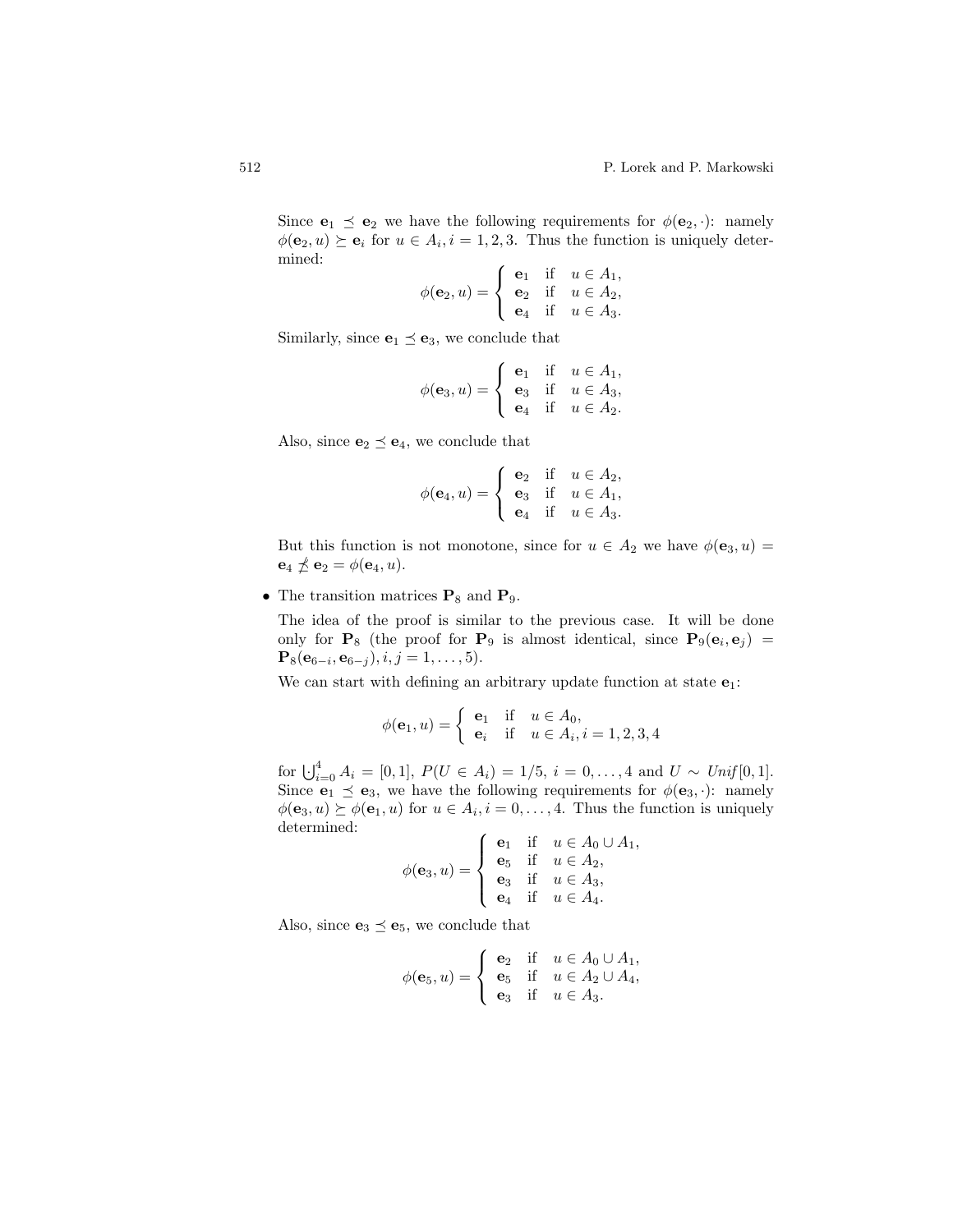Since  $e_1 \preceq e_4$ , we conclude that there are two choices for  $\phi(e_4, u)$ . We can have

$$
\phi(\mathbf{e}_4, u) = \begin{cases} \mathbf{e}_1 & \text{if } u \in A_0, \\ \mathbf{e}_3 & \text{if } u \in A_1 \cup A_3, \\ \mathbf{e}_2 & \text{if } u \in A_2, \\ \mathbf{e}_4 & \text{if } u \in A_4, \end{cases}
$$

but then for  $u \in A_1$  we have  $\phi(\mathbf{e}_4, u) = \mathbf{e}_3 \nleq \mathbf{e}_2 = \phi(\mathbf{e}_5, u)$ . We can also have  $\mathcal{L}$ 

$$
\phi(\mathbf{e}_4, u) = \begin{cases} \mathbf{e}_1 & \text{if } u \in A_1, \\ \mathbf{e}_3 & \text{if } u \in A_0 \cup A_3, \\ \mathbf{e}_2 & \text{if } u \in A_2, \\ \mathbf{e}_4 & \text{if } u \in A_4, \end{cases}
$$

but then for  $u \in A_0$  we have  $\phi(\mathbf{e}_4, u) = \mathbf{e}_3 \npreceq \mathbf{e}_2 = \phi(\mathbf{e}_5, u)$ . Thus, the function is not monotone.

# References

- [1] D. Aldous and P. Diaconis (1986) Shuffling cards and stopping times. American Mathematical Monthly 93 (5), 333–348.
- [2] G. Casella, M. Lavine and C.P. Robert (2001) Explaining the perfect sampler. The American Statistician 55 (4), 299–305.
- [3] L. Comtet (1970) Analyse combinatoire. Presses universitaires de France, Paris.
- [4] P. Diaconis and J.A. Fill (1990) Examples for the theory of strong stationary duality with countable state spaces. Probability in the Engineering and Informational Sciences 4 (2), 157–180.
- [5] P. Diaconis and J.A. Fill (1990) Strong stationary times via a new form of duality. Ann. Prob. 18 (4), 1483–1522.
- [6] P. DIACONIS AND L. SALOFF-COSTE (2006) Separation cut-offs for birth and death chains. Ann. Appl. Probab. 16 (4), 2098–2122.
- [7] X.K. Dimakos (2001) A Guide to exact simulation. International Statistical Review 69 (1), 27–48.
- [8] J.A. Fill (1998) An interruptible algorithm for perfect sampling via Markov chains. Ann. Appl. Probab. 8 (1), 131–162.
- [9] J.A. Fill (2009) On hitting times and fastest strong stationary times for skip-free and more general chains. J. Theor. Probab. 22 (3), 587–600.
- [10] J.A. FILL (2009) The passage time distribution for a birth-and-death chain: strong stationary duality gives a first stochastic proof. J. Theor. Probab. 22 (3), 543–557.
- [11] J.A. FILL AND V. LYZINSKI (2014) Hitting times and interlacing eigenvalues: a stochastic approach using intertwinings. J. Theor. Probab. 27 (3), 954–981.